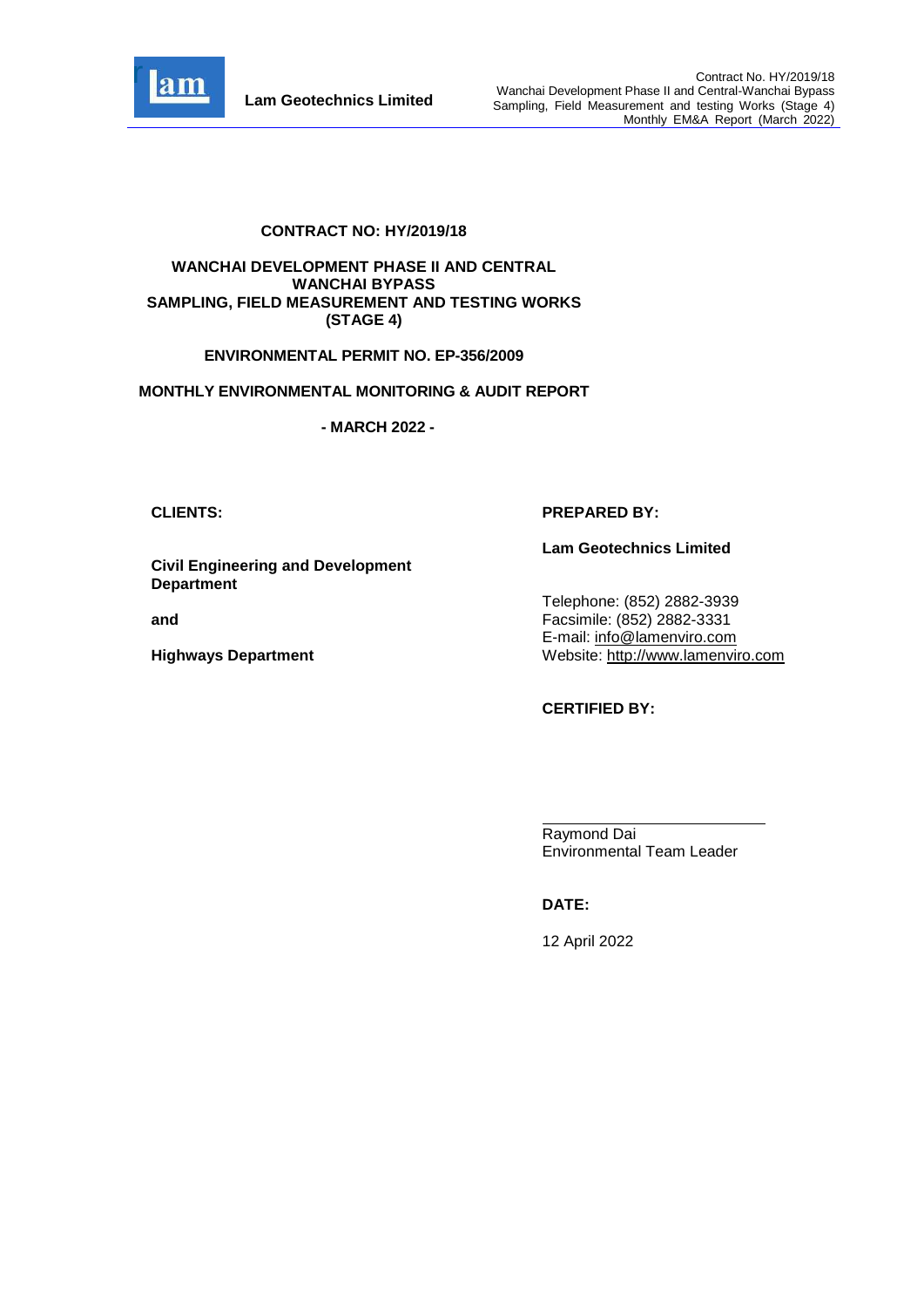

# **TABLE OF CONTENTS**

| $\mathbf{1}$            |                          |                                                                                                                                                     |  |
|-------------------------|--------------------------|-----------------------------------------------------------------------------------------------------------------------------------------------------|--|
|                         | 1.1<br>1.2               |                                                                                                                                                     |  |
| $\overline{2}$          |                          |                                                                                                                                                     |  |
|                         | 2.1<br>2.2<br>2.3<br>2.4 |                                                                                                                                                     |  |
| 3                       |                          |                                                                                                                                                     |  |
|                         | 3.1                      | Status of Environmental Licensing and Permitting under the Project 15                                                                               |  |
| $\overline{\mathbf{4}}$ |                          |                                                                                                                                                     |  |
|                         | 4.1<br>4.2<br>4.3        |                                                                                                                                                     |  |
| 5.                      |                          |                                                                                                                                                     |  |
| 6.                      |                          |                                                                                                                                                     |  |
|                         | 6.1<br>6.2               | Review of the Reasons for and the Implications of Non-compliance32<br>Summary of action taken in the event of and follow-up on non-compliance<br>32 |  |
| 7.                      |                          | <b>CUMULATIVE CONSTRUCTION IMPACT DUE TO THE CONCURRENT</b>                                                                                         |  |
| 8.                      |                          |                                                                                                                                                     |  |
| 9.                      |                          | <b>COMPLAINTS, NOTIFICATION OF SUMMONS AND PROSECUTION35</b>                                                                                        |  |
| 10.                     |                          |                                                                                                                                                     |  |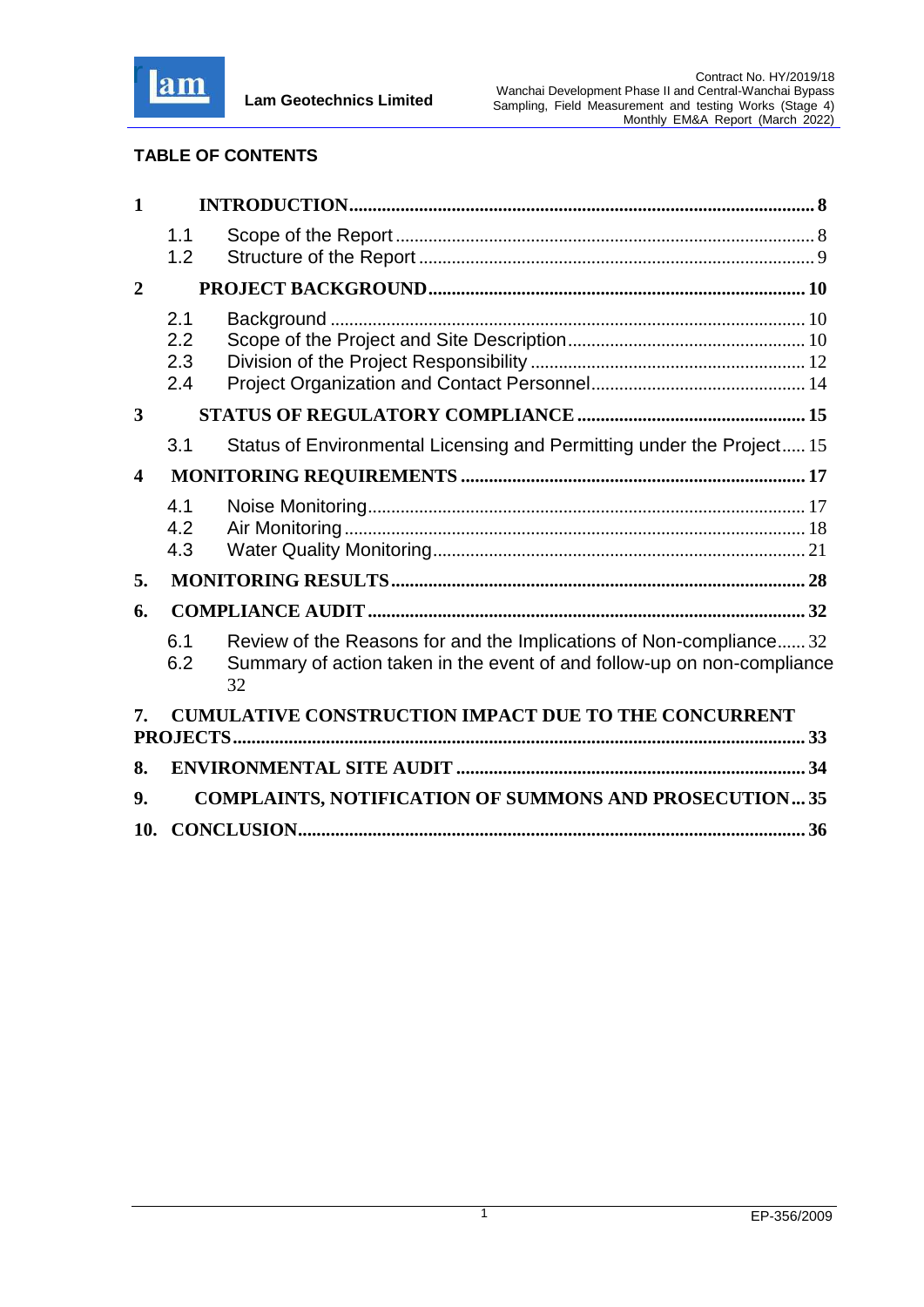

### **LIST OF TABLES**

- *Table I Summary of Water Quality Monitoring Exceedances in Reporting Month*
- *Table II Summary of Enhanced Dissolved Oxygen Monitoring Exceedances in Reporting Month*
- *[Table 2.1 Schedule 2 Designated Projects under this Project](#page-11-0)*
- *Table 2.2 [Details of Individual Contracts under the Project](#page-12-1)*
- *Table 2.3 [Contact Details of Key Personnel](#page-14-1)*
- *Table 3.1 [Summary of the current status on licences and/or permits on environmental](#page-15-2)  [protection pertinent to the Project](#page-15-2)*
- *Table 4.1 [Noise Monitoring Station](#page-17-2)*
- *Table 4.2 [Air Monitoring Station](#page-22-0)*
- *Table 4.3 [Marine Water Quality Stations for Water Quality Monitoring](#page-22-0)*
- **[Marine Water Quality Monitoring Frequency and Parameters](#page-23-0)**
- *Table 4.5 [Marine Water Quality Stations for Enhanced Water Quality Monitoring](#page-26-0)*
- *Table 9.1 [Cumulative Statistics on Complaints](#page-35-1)*
- *Table 9.2 [Cumulative Statistics on Successful Prosecutions](#page-35-2)*
- *Table 10.1 Construction Activities and Recommended Mitigation Measures in Coming Reporting Month*

#### **LIST OF FIGURES**

- **Figure 2.1 [Project Layout](file:///C:/Users/porsia/Desktop/Attachment/Fig%202.1_Project%20Layout.pdf)**
- **Figure 2.2 [Project Organization Chart](file:///C:/Users/porsia/Desktop/Attachment/Fig%202.2%20Project%20Organization%20Chart.pdf)**
- **Figure 4.1 [Locations of Environmental Monitoring Stations](file:///C:/Users/porsia/Desktop/Attachment/Fig%204.1_Location%20of%20monitoring%20stations.pdf)**

### **LIST OF APPENDICES**

- **Appendix 3.1 [Environmental Mitigation Implementation Schedule](file:///C:/Users/porsia/Desktop/Attachment/App3.1%20EMIS.pdf)**
- **Appendix 4.1 [Action and Limit Level](file:///C:/Users/porsia/Desktop/Attachment/App4.1%20Action%20and%20Limit%20Level.pdf)**
- **Appendix 6.1 [Event Action Plans](file:///C:/Users/porsia/Desktop/Attachment/App6.1_Event%20and%20Action%20Plan.pdf)**
- **Appendix 9.1 [Complaint Log](file:///C:/Users/porsia/Desktop/Attachment/App9.1%20Complaint%20Log.pdf)**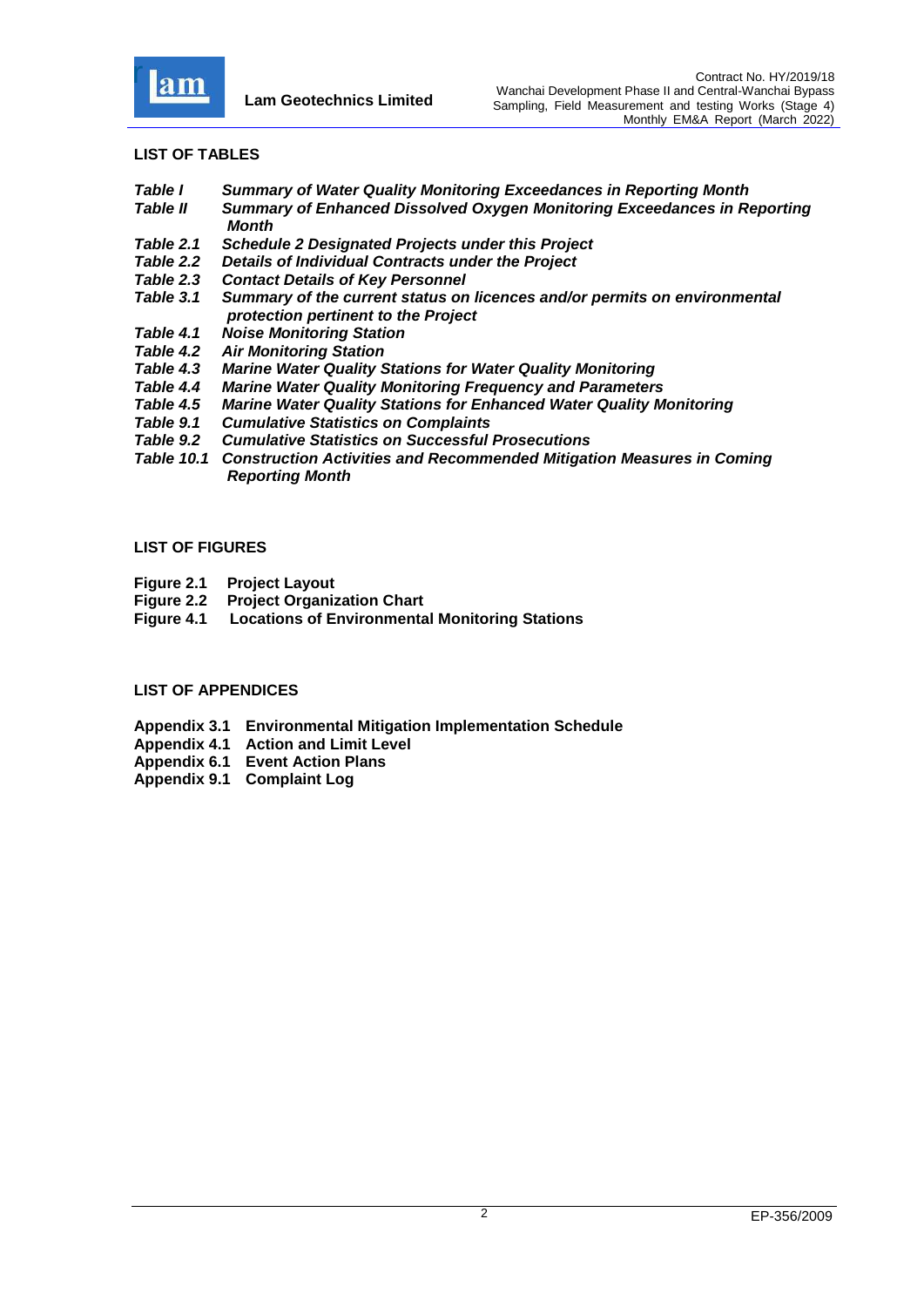

## **EXECUTIVE SUMMARY**

i. This is the Environmental Monitoring and Audit (EM&A) Monthly Report – March 2022 for the Project of Wan Chai Development Phase II and Central-Wanchai Bypass under Environmental Permit no. EP-356/2009. This report presents the environmental monitoring findings and information recorded during the period of 27 February 2022 to 26 March 2022. The cut-off date of reporting is at 26<sup>th</sup> of each reporting month.

### Noise Monitoring

- ii. With respect to the shift in major construction site portions at Wan Chai North, the noise monitoring station M1a – Harbour Sports Centre was finely adjusted from East of Harbour Road Sports Centre to West of Harbour Road Sports Centre on 21 June 2016.
- iii. With respect to the demolition of Ex-Harbour Road Sports Centre, the respective noise monitoring station M1a – Harbour Road Sports Centre were finely adjusted on 16 and 25 May 2017 and thereafter to the Footbridge for Harbour Road Sports for noise monitoring.
- iv. As confirmed by CWB RSS, the marine construction works under Contract HY/2010/08 and relevant reporting have been completed by 21 September 2018, the noise monitoring station namely M2b – Noon day gun area and M3a - Tung Lo Wan Fire Station association with Contract HY/2010/08 and relevant reporting has been ceased in the reporting month.
- v. As confirmed by WDII RSS, the marine construction works under HK/2012/08 and relevant reporting have been completed by 2 January 2019, the noise monitoring station namely M1a - Footbridge for Ex-Harbour Road Sports Centre association with Contract HK/2012/08 and relevant reporting has been ceased in the reporting month.
- vi. As confirmed by CWB RSS, the seabed reinstatement works was resumed under Contract HY/2009/15 at EX-PCWA area on 26 June 2019 and the relevant noise monitoring station monitoring station namely M2b – Noon day gun area and M3a - Tung Lo Wan Fire Station would be associated with Contract HY/2009/15 in the reporting month.
- vii. As confirmed by CWB RSS, the marine construction works under Contract HY/2009/19 and relevant reporting have been completed, the monitoring association with Contract HY/2009/19 namely M4b – Victoria Centre, M5b – City Garden and M6 –HK Baptist Church Henrietta Secondary School and relevant reporting has been ceased in the reporting month.
- viii. As confirmed by CWB RSS, the seabed reinstatement works was resumed under Contract HY/2010/08 at CBTS area on 7 August 2019 and the relevant noise monitoring station monitoring station namely M2b – Noon day gun area and M3a - Tung Lo Wan Fire Station would be associated with Contract HY/2010/08 in the reporting month.
- ix. Referring to WDII RSS confirmation on the completion of marine works under HK/2009/02 within the EP-356 area on 30 September 2019, the relevant noise monitoring station namely M1a – Footbridge for Ex-Harbour Road Sports Centre would not be associated with Contract HK/2009/02 in the reporting month.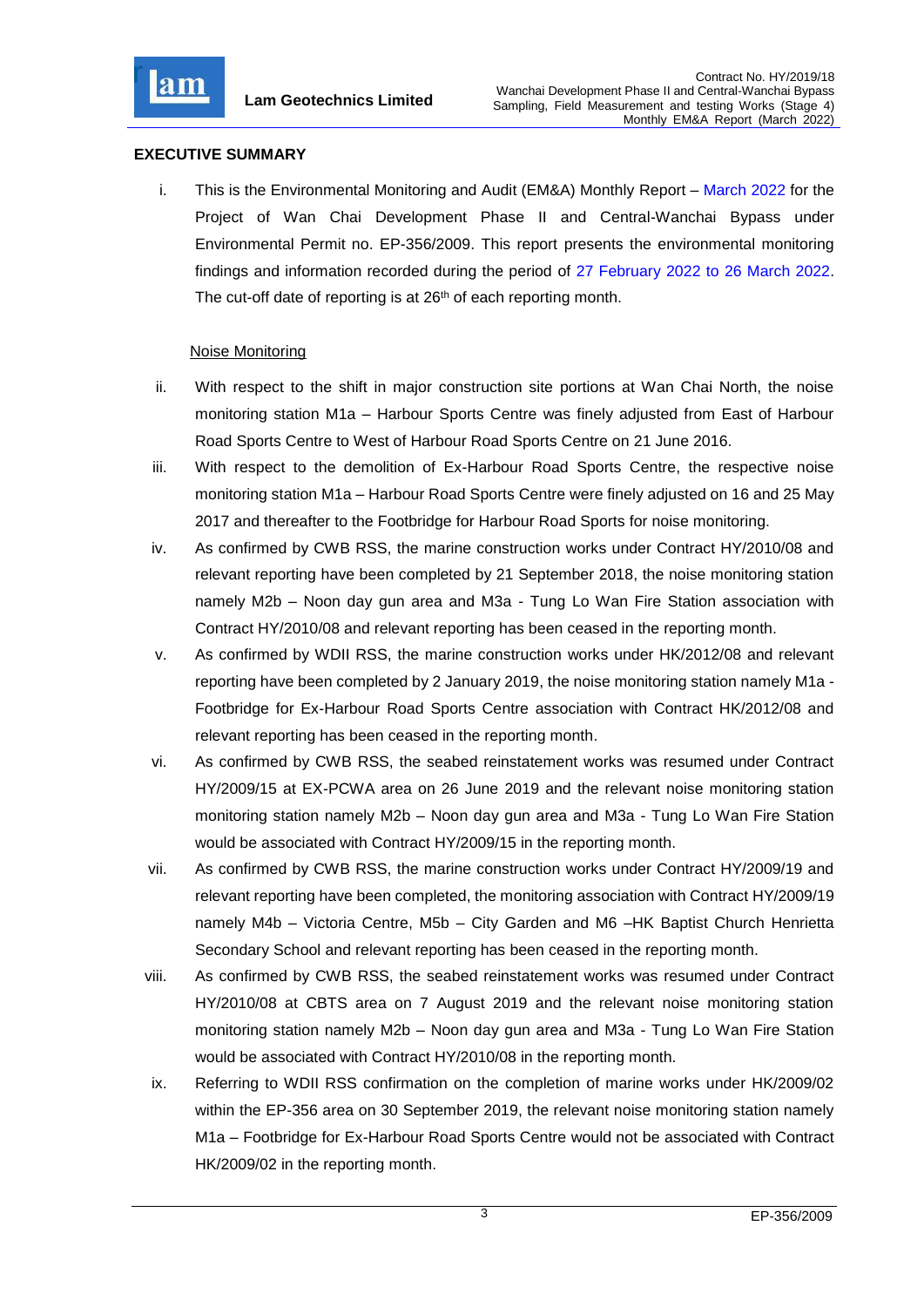

x. As confirmed by CWB RSS that marine works under HY/2010/08 and HY/2009/15 under EP-356/2009 was completed on 22 March 2021, noise monitoring stations M2b – Noon-day gun area and M3a – Tung Lo Wan Fire Station under EP-356/2009 were suspended from 22 March 2021.

## Air Quality Monitoring

- xi. With respect to the proposed demolition of the Oil Street Site Office, the respective air quality monitoring station CMA1b – Oil Street Site Office was finely adjusted from the Oil Street Site Office to Harbour Grand Hotel Boundary Wall from 05 June 2017 onwards.
- xii. With respect to the proposed demolition of eastern podium of Oil Street Site Office, the respective air quality monitoring station CMA1b – Oil Street Site Office was finely adjusted from East podium of the Oil Street Site Office to the West podium of the Oil Street Site Office on 21 December 2016.
- xiii. As confirmed by CWB RSS, the marine construction works under Contract HY/2010/08 and relevant reporting have been completed by 21 September 2018, the air monitoring stations namely CMA3a - CWB PRE Site Office association with Contract HY/2010/08 and relevant reporting has been ceased in the reporting month.
- xiv. As confirmed by WDII RSS, the marine construction works under HK/2012/08 and relevant reporting have been completed by 2 January 2019, the air monitoring stations namely CMA5b - Pedestrian Plaza, CMA6a – WDII PRE Office association with Contract HK/2012/08 and relevant reporting has been ceased in the reporting month.
- xv. As confirmed by CWB RSS, the seabed reinstatement works was resumed under Contract HY/2009/15 at EX-PCWA area on 26 June 2019 and the relevant air monitoring station monitoring station namely CMA3a – CWB PRE Site Office would be associated with Contract HY/2009/15 in the reporting month.
- xvi. As confirmed by CWB RSS, the marine construction works under Contract HY/2009/19 and relevant reporting have been completed, the monitoring association with Contract HY/2009/19 namely CMA1b – Harbour Grand Hotel Boundary Wall and CMA2a Causeway Bay Community Centre and relevant reporting has been ceased in June 2019 reporting month.
- xvii. As confirmed by CWB RSS, the seabed reinstatement works was resumed under Contract HY/2010/08 at CBTS area on 7 August 2019 and the relevant air monitoring station monitoring station namely CMA3a – CWB PRE Site Office would be associated with Contract HY/2010/08 in the reporting month.
- xviii. Referring to WDII RSS confirmation on the completion of marine works under HK/2009/02 within the EP-356 area on 30 September 2019, the relevant air quality monitoring stations namely CMA3a – CWB PRE Site Office and CMA4a - SPCA would not be associated with Contract HK/2009/02 in the reporting month.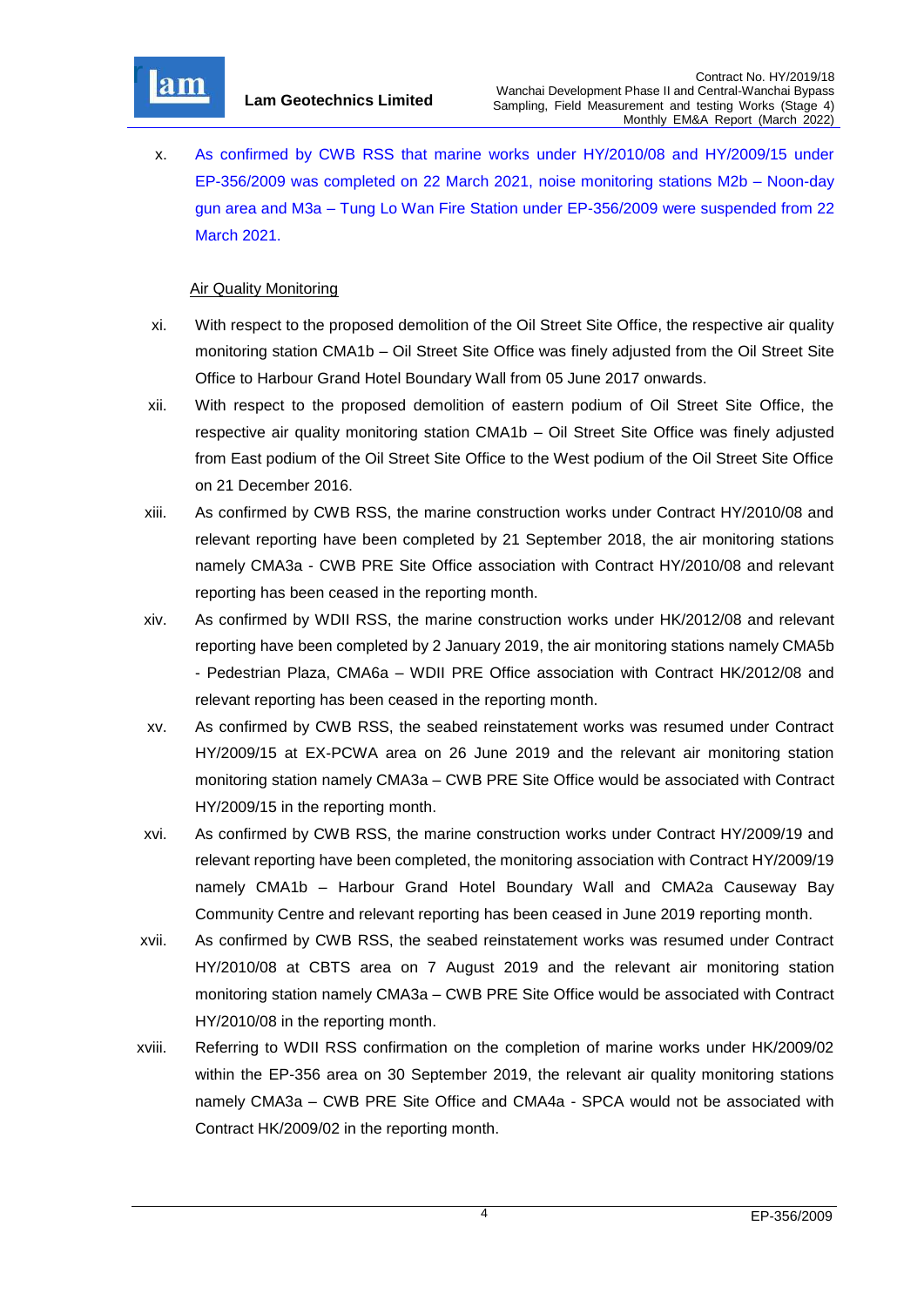

xix. As confirmed by CWB RSS that marine works under HY/2010/08 and HY/2009/15 under EP-356/2009 was completed on 22 March 2021, air quality monitoring stations CMA3a – CWB PRE Site Office under EP-356/2009 was suspended from 22 March 2021.

## **Water Quality Monitoring**

- xx. With respect to the reinstatement of the silt screen system for Cooling Water Intakes P7, P8, P9 and WSD Water Intake RW21, the respective water quality monitoring was reverted to the previous monitoring location for Water Quality Monitoring Station RW21-P789 from water quality stations RW21-P789 East (RW21-P789E) and RW21-P789 West (RW21-P789W) from 25 January 2017 onwards.
- xxi. With respect to the removal of silt screen at WQM station RW21-P789 on 26 November 2016, the respective water quality monitoring at RW21-P789 was adjusted to RW21-P789E and RW21-P789W since 28 November 2016 ebb-tide.
- xxii. With respect to the temporarily suspension of marine construction works at WCR3 Area by Contract HK/2009/02, the installed silt screen for intake group (P7, P8, P9 and WSD21) was removed on 26 November 2016.
- xxiii. As advised by the Contractor of HK/2009/01, all silt screen remains removal works at P1, P3, P4, P5 and C1 water quality monitoring stations were completed on 8 May 2016.
- xxiv. With respect to the marine works undertaken at WCR3 by Contract HK/2009/02, the respective water quality monitoring station C1 associated with Contract HK/2009/01 was updated as in association with Contract HK/2009/01 and Contract HK/2009/02.
- xxv. With respect to the marine works undertaken at CBTS by Contract HY/2010/08, the respective water quality monitoring station C7 associated with Contract HY/2009/15 was updated as in association with Contract HY/2009/15 and Contract HY/2010/08.
- xxvi. With respect to the marine works undertaken at HKCEC2 by Contract HK/2012/08, the respective water quality monitoring station WSD19, P1, P3, P4, and P5 were associated with Contract HK/2012/08.
- xxvii. As confirmed by WDII RSS, the marine construction works under Contract HK/2009/01 have been completed since 24 July 2017, the monitoring association with Contract HK/2009/01 and relevant reporting has been ceased in the reporting month.
- xxviii. Enhanced DO monitoring at Windsor House Cooling (Station Ref: C7) was temporarily suspended since 22 October 2014 with respect to the formation of temporary reclamation zone TS3
- xxix. Referring to CWB RSS confirmation on the completion of marine construction activities within the Ex-PCWA area and the completion of the post construction water quality monitoring, the respective Enhance DO Monitoring within Ex-PCWA for monitoring station Ex-PCWA SE and Ex-PCWA SW was temporarily suspended since 07 March 2017 ebb tide onwards.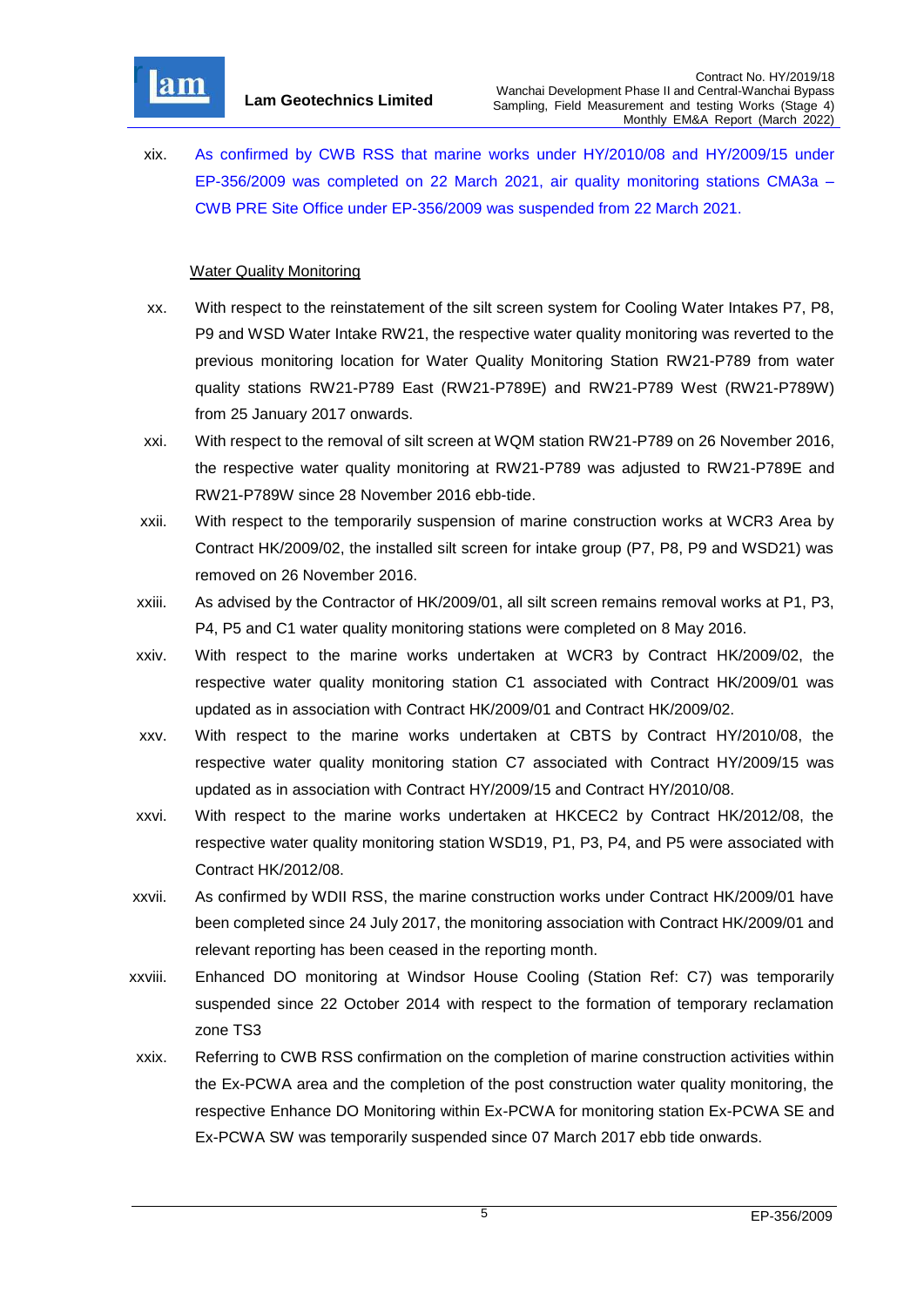

- xxx. Water quality monitoring station C7 and Enhance DO monitoring station C6 shall be associated with Contract HY/2010/08, upon confirmation of marine construction works completion under Contract HY/2009/15 at CBTS area and Ex-PCWA area since 19 June 2017.
- xxxi. Enhanced DO monitoring at Windsor House Cooling (Station Ref: C7) was resumed from 1 February 2018 onwards with respect to the completion of removal of temporary reclamation zone.
- xxxii. Referring to CWB RSS confirmation on the completion of removal of temporary reclamation within the TS3 area and the completion of the post construction water quality monitoring, the respective Enhance DO Monitoring within TS3 for monitoring station C6 and C7 was temporarily suspended since 05 March 2018 onwards.
- xxxiii. Referring to CWB RSS confirmation on the completion of marine works within the TS3 area and the completion of the post construction water quality monitoring, the respective water quality monitoring within TS3 for monitoring station C7 was temporarily suspended since 29 October 2018 onwards.
- xxxiv. Referring to WDII RSS confirmation on the completion of marine works under HK/2012/08 within the EP-356 area on 2 January 2019 and the completion of the post construction water quality monitoring (From 2 January 2019 to 30 January 2019), the respective water quality monitoring stations P1, P3, P4, P5 and WSD19 within EP-356 area was temporarily suspended since 15 February 2019 onwards.
- xxxv. Referring to CWB RSS confirmation on the resumption of marine works within the CBTS area the respective water quality monitoring within CBTS for monitoring station C7 was resumed since 7 August 2019 and associated with Contract HY/2009/15 and HY/2010/08.
- xxxvi. Referring to WDII RSS confirmation on the completion of marine works under HK/2009/02 within the EP-356 area on 30 September 2019 and the completion of the post construction water quality monitoring (From 30 September 2019 to 26 October 2019), the respective water quality monitoring stations C1 and RW21-P789 within EP-356 area was temporarily suspended from 26 October 2019 onwards.
- xxxvii. Referring to CWB RSS confirmation, there was no marine works under EP-356/2009 until mid-September 2020. The respective water quality monitoring station C7 within EP-356 area was temporarily suspended from 15 May 2020 onwards.
- xxxviii. Referring to CWB RSS confirmation on the resumption of marine works within the CBTS area the respective water quality monitoring within CBTS for monitoring station C7 was resumed since 16 September 2020.
- xxxix. As confirmed by CWB RSS that marine works under HY/2010/08 and HY/2009/15 under EP-356/2009 was completed on 22 March 2021, 4 week post-construction water quality monitoring at C7 was commenced on 22 March 2021 and ended on 19 April 2021.
	- xl. The water quality monitoring at Station C7 has been temporarily suspended since 20 April 2021 after the 4-week post-construction water quality monitoring as agreed with IEC.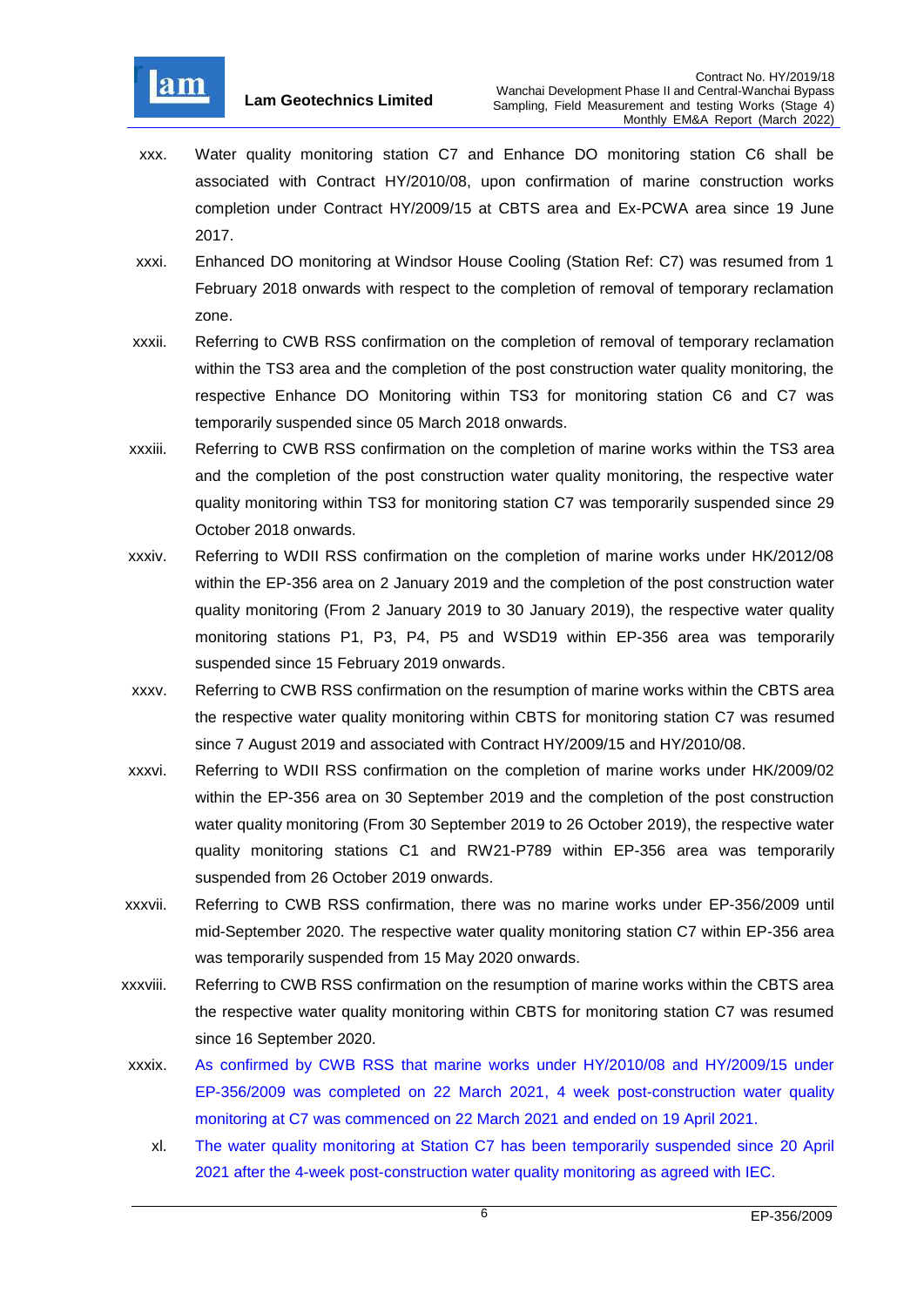

Complaints, Notifications of Summons and Successful Prosecutions

xli. No environmental complaint, summons and prosecution were received in the reporting period.

#### **Site Inspections and Audit**

xlii. As confirmed by CWB RSS that marine works under HY/2010/08 and HY/2009/15 under EP-356/2009 was completed on 22 March 2021, weekly site inspection was suspended on 22 March 2021 as agreed with IEC.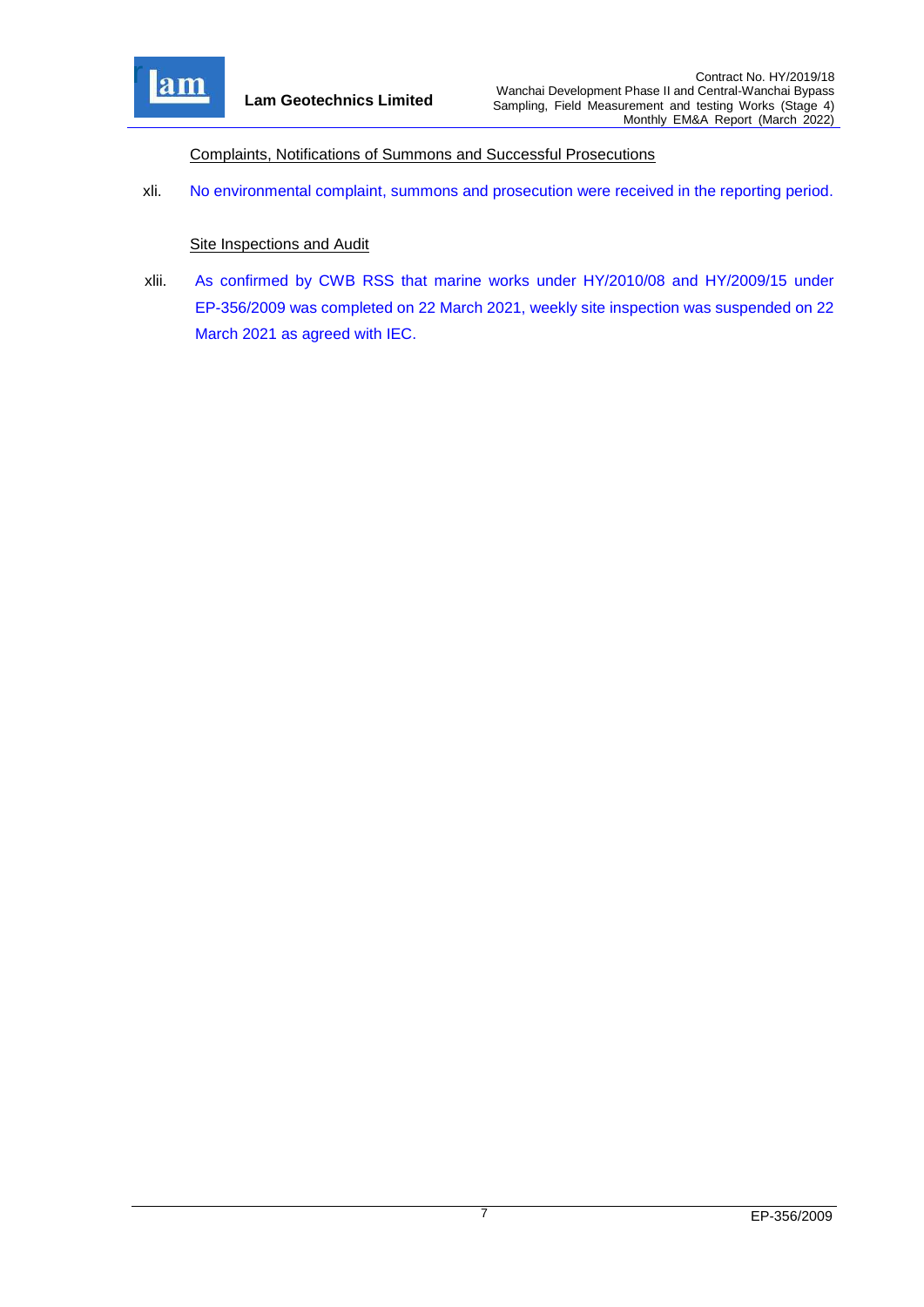

### <span id="page-8-0"></span>**1 Introduction**

### <span id="page-8-1"></span>**1.1 Scope of the Report**

- 1.1.1. Lam Geotechnics Limited (LGL) has been appointed to work as the Environmental Team (ET) under Environmental Permit no. EP-356/2009 to implement the Environmental Monitoring and Audit (EM&A) programme as stipulated in the EM&A Manual of the approved Environmental Impact Assessment (EIA) Report for Wan Chai Development phase II and Central-Wan Chai Bypass (Register No.: AEIAR-125/2008) and in the EM&A Manual of the approved EIA Report for Central-Wan Chai Bypass and Island Eastern Corridor Link (Register No. AEIAR-041/2001).
- 1.1.2. This report presents the environmental monitoring and auditing work carried out in accordance to the Section 10.3 of EM&A Manual and "*Environmental Monitoring and Audit Requirements"* under Particular Specification Section 27.
- 1.1.3. This report documents the finding of EM&A works for Environmental Permit no. EP-356/2009 during the period of 27 February 2022 to 26 March 2022. The cut-off date of reporting is at 26<sup>th</sup> of each reporting month.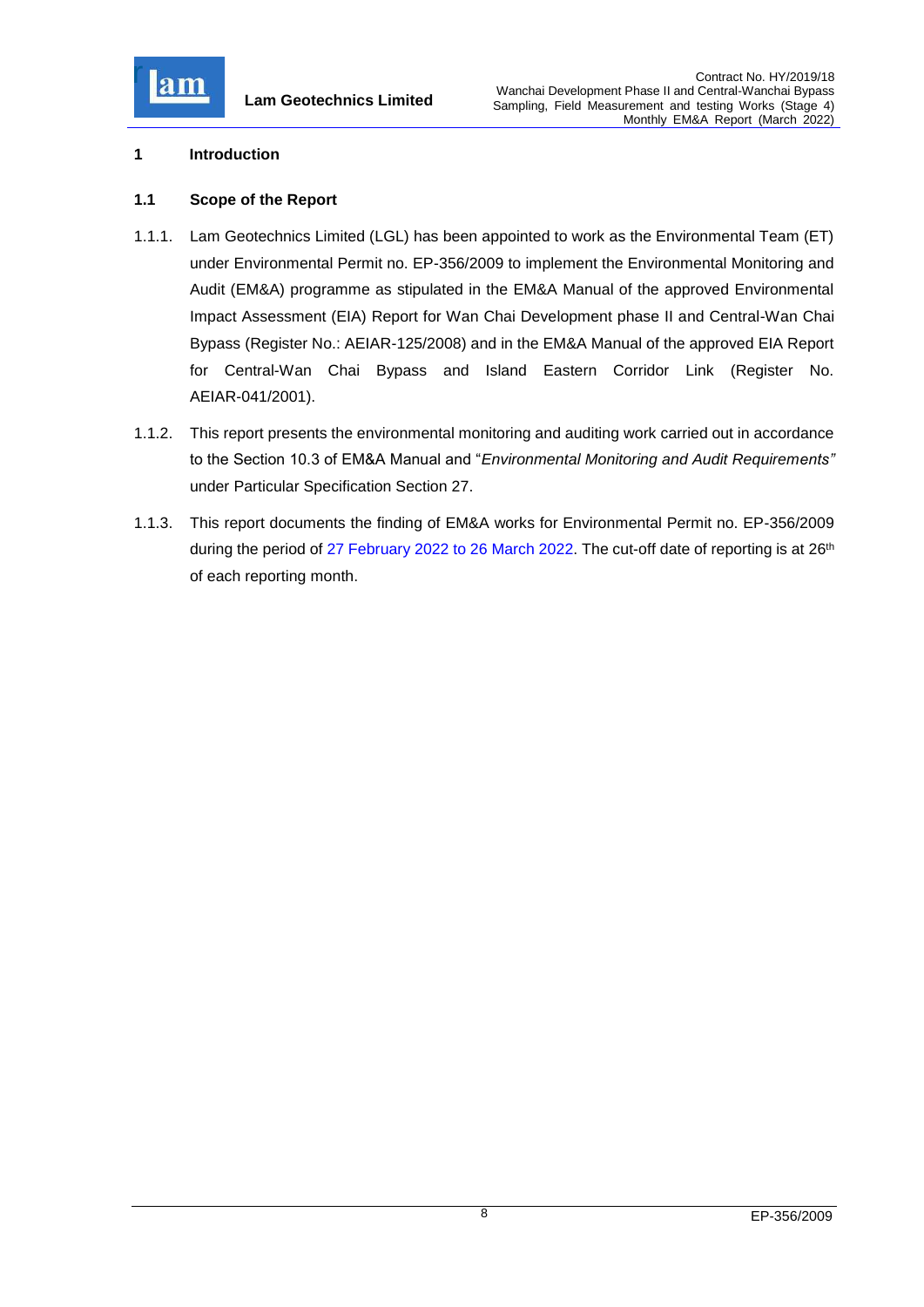

## <span id="page-9-0"></span>**1.2 Structure of the Report**

- **Section 1** *Introduction* details the scope and structure of the report.
- **Section 2** *Project Background* summarizes background and scope of the project, site description, project organization and contact details of key personnel during the reporting period.
- **Section 3** *Status of Regulatory Compliance* summarizes the status of valid Environmental Permits / Licenses during the reporting period.
- **Section 4** *Monitoring Requirement***s** summarizes all monitoring parameters, monitoring methodology and equipment, monitoring locations, monitoring frequency, criteria and respective event and action plan and monitoring programmes.
- **Section 5** *Monitoring Results* summarizes the monitoring results obtained in the reporting period.
- **Section 6 C***ompliance Audit* summarizes the auditing of monitoring results, all exceedances environmental parameters.
- **Section 7** *Cumulative Construction Impact due to the Concurrent Projects*  summarizes the relevant cumulative construction impact due to the concurrent activities of the concurrent Projects.
- **Section 8 Environmental Site Audit** summarizes the findings of weekly site inspections undertaken within the reporting period, with a review of any relevant follow-up actions within the reporting period.
- **Section 9** *Complaints, Notification of summons and Prosecution summarizes the* cumulative statistics on complaints, notification of summons and prosecution
- **Section 10** *Conclusion*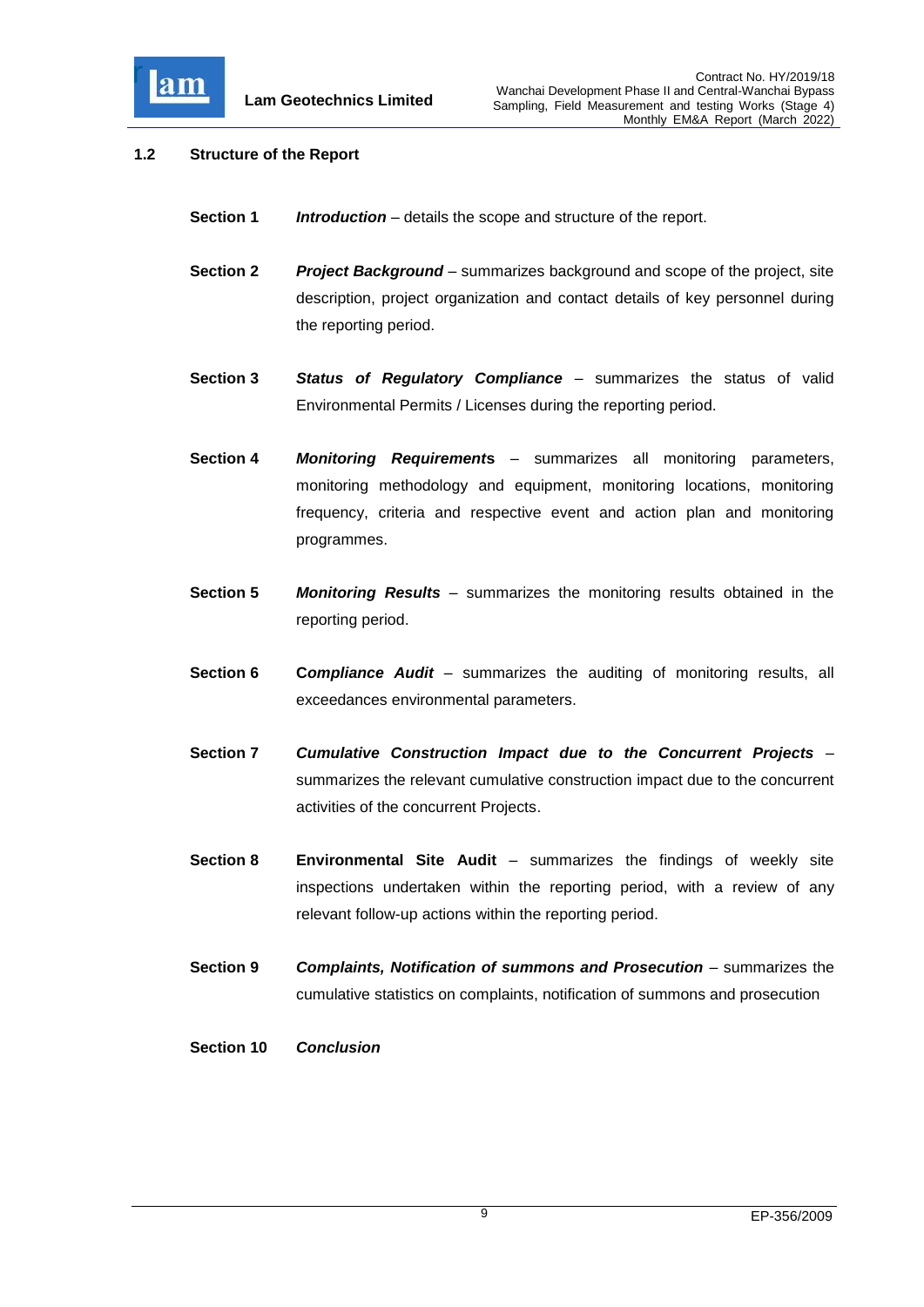

## <span id="page-10-0"></span>**2 Project Background**

### <span id="page-10-1"></span>**2.1 Background**

- 2.1.1. "Wan Chai Development phase II and Central-Wan Chai Bypass" and "Central-Wan Chai Bypass and Island Eastern Corridor Link" (hereafter called "the Project") are Designed Project (DP) under the Environmental Impact Assessment Ordinance (Cap. 499) (EIAO). The Environmental Impact Assessment (EIA) Reports for Central-Wan Chai Bypass and Island Eastern Corridor Link (Register No. AEIAR-041/2001) and Wan Chai Development phase II and Central-Wan Chai Bypass (Register No.: AEIAR-125/2008) have been approved on 31 August 2001 and 11 December 2008 respectively.
- 2.1.2. The key purpose of Wan Chai Development Phase II (WDII) is to provide land at Wan Chai North and North Point for construction of the Central-Wan Chai Bypass and Island Eastern Corridor Link (CWB). Land formed under the project will be developed as a world-class waterfront promenade joining that at the new Central waterfront for public enjoyment.
- 2.1.3. There is a compelling and present need for the CWB to provide relief to the very congested east-west Connaught Road Central/Harcourt Road / Gloucester Road Corridor (the Corridor) which is currently operating beyond its capacity. The CWB will provide relief to the existing congestion along the Corridor and cater for the anticipated growth of traffic on Hong Kong Island. Without the CWB and its access roads, there will not be sufficient capacity to serve the heavy traffic demands at both strategic and local levels.

### <span id="page-10-2"></span>**2.2 Scope of the Project and Site Description**

- 2.2.1. The Project is located mainly in Wan Chai North, Causeway Bay and North Point, and is demarcated by Gloucester Road and Victoria Park Road to the south, Fenwick Pier Street to the west and Tong Shui Road Interchange to the east, as shown in *[Figure 2.1](file:///C:/Users/porsia/Desktop/Attachment/Fig%202.1_Project%20Layout.pdf)*.
- 2.2.2. The study area encompasses existing developments along the Wan Chai, Causeway Bay and North Point shorelines. Major land uses include the Hong Kong Convention & Exhibition Centre (HKCEC) Extension, the Wan Chai Ferry Pier, the ex-Wan Chai Public Cargo Working Area (ex-PCWA), the Royal Hong Kong Yacht Club (RHKYC), the Police Officers' Club, the Causeway Bay Typhoon Shelter (CBTS) and commercial and residential developments.
- 2.2.3. The scope of the Project comprises:
	- Land formation for key transport infrastructure and facilities, including the Trunk Road (i.e. CWB) and the associated slip roads for connection to the Trunk Road and for through traffic from Central to Wan Chai and Causeway Bay. The land formed for the above transport infrastructure will provide opportunities for the development of an attractive waterfront promenade for the enjoyment of the public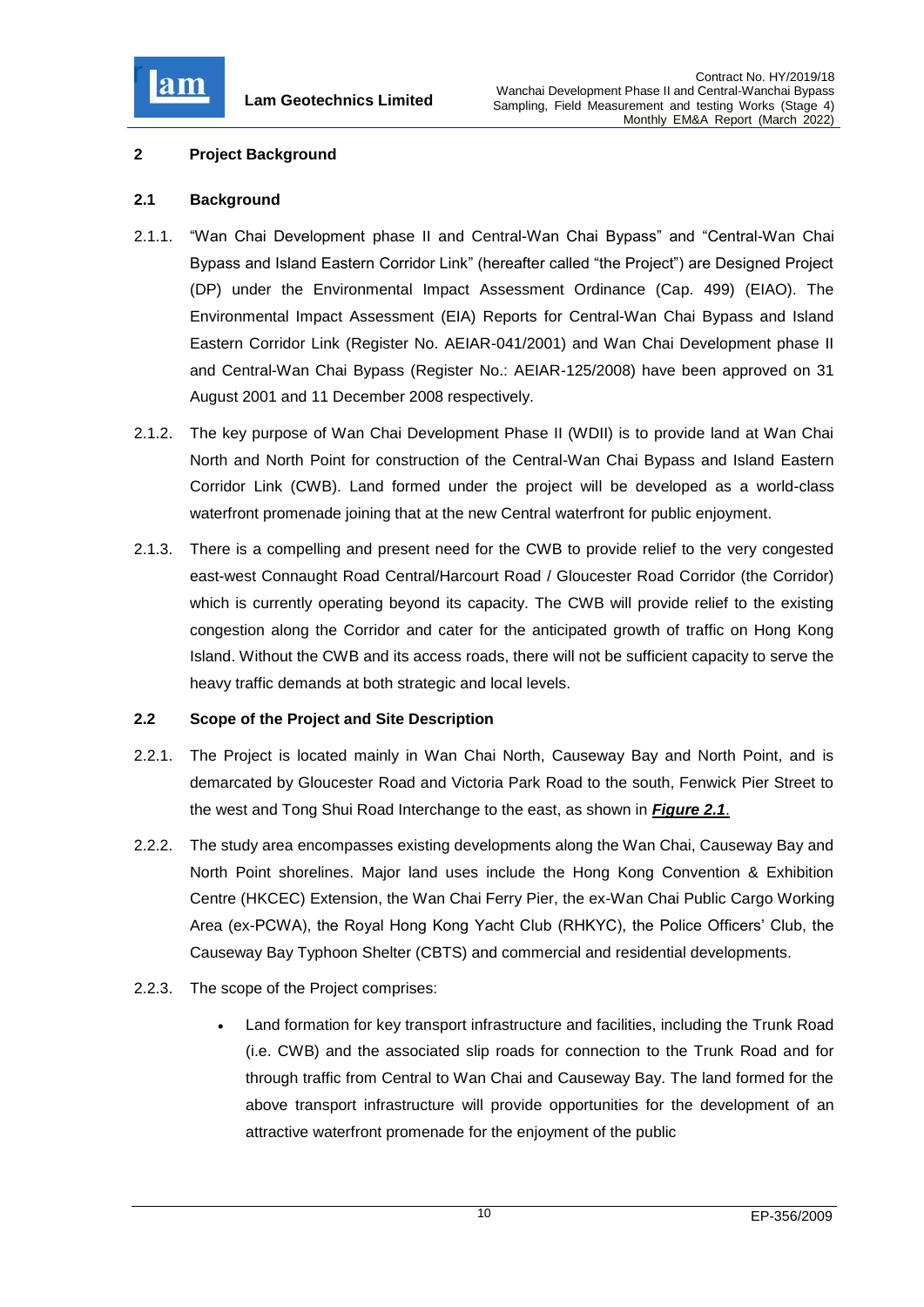

- Reprovisioning / protection of the existing facilities and structures affected by the land formation works mentioned above
- Extension, modification, reprovisioning or protection of existing storm water drainage outfalls, sewerage outfalls and watermains affected by the revised land use and land formation works mentioned above
- Upgrading of hinterland storm water drainage system and sewerage system, which would be rendered insufficient by the land formation works mentioned above
- Provision of the ground level roads, flyovers, footbridges, necessary transport facilities and the associated utility services
- Construction of the new waterfront promenade, landscape works and the associated utility services
- The Trunk Road (i.e. CWB) within the study area and the associated slip roads for connection to the Trunk Road.
- 2.2.4. The project also contains various Schedule 2 DPs that, under the EIAO, require Environmental Permits (Eps) to be granted by the DEP before they may be either constructed or operated. *Table 2.1* summarises the five individual DPs under this Project. *[Figure 2.1](file:///C:/Users/porsia/Desktop/Attachment/Fig%202.1_Project%20Layout.pdf)* shows the locations of these Schedule 2 DPs.

| <b>Item</b>     | <b>Designated Project</b>                                                                | <b>EIAO Reference</b>                 | <b>Reason for inclusion</b>                                                                                         |
|-----------------|------------------------------------------------------------------------------------------|---------------------------------------|---------------------------------------------------------------------------------------------------------------------|
| DP <sub>1</sub> | Central-Wanchai Bypass (CWB)<br>including its road tunnel and slip<br>roads              | Schedule 2, Part I, A.1<br>and A.7    | Trunk road and road tunnel<br>more than 800 m in length                                                             |
| DP <sub>2</sub> | Road P2 and other roads which<br>are classified as primary/district<br>distributor roads | Schedule 2, Part I, A.1               | Primary / district distributor<br>roads                                                                             |
| DP <sub>3</sub> | Reclamation works including<br>associated dredging works                                 | Schedule 2, Part I, C.1<br>and $C.12$ | Reclamation more than 5 ha<br>in size and a dredging<br>operation less than 100 m<br>from a seawater intake point   |
| DP <sub>5</sub> | Wan Chai East Sewage Outfall                                                             | Schedule 2, Part I, F.5<br>and F.6    | Submarine sewage pipelines<br>with a total diameter more<br>than 1,200 mm and include a<br>submarine sewage outfall |
| DP <sub>6</sub> | Dredging for the Cross-harbour<br>Water Mains from Wan Chai to<br>Tsim Sha Tsui          | Schedule 2, Part I, C.12              | A dredging operation less<br>than 100 m from a seawater<br>intake point                                             |

<span id="page-11-0"></span>*Table 2.1 Schedule 2 Designated Projects under this Project*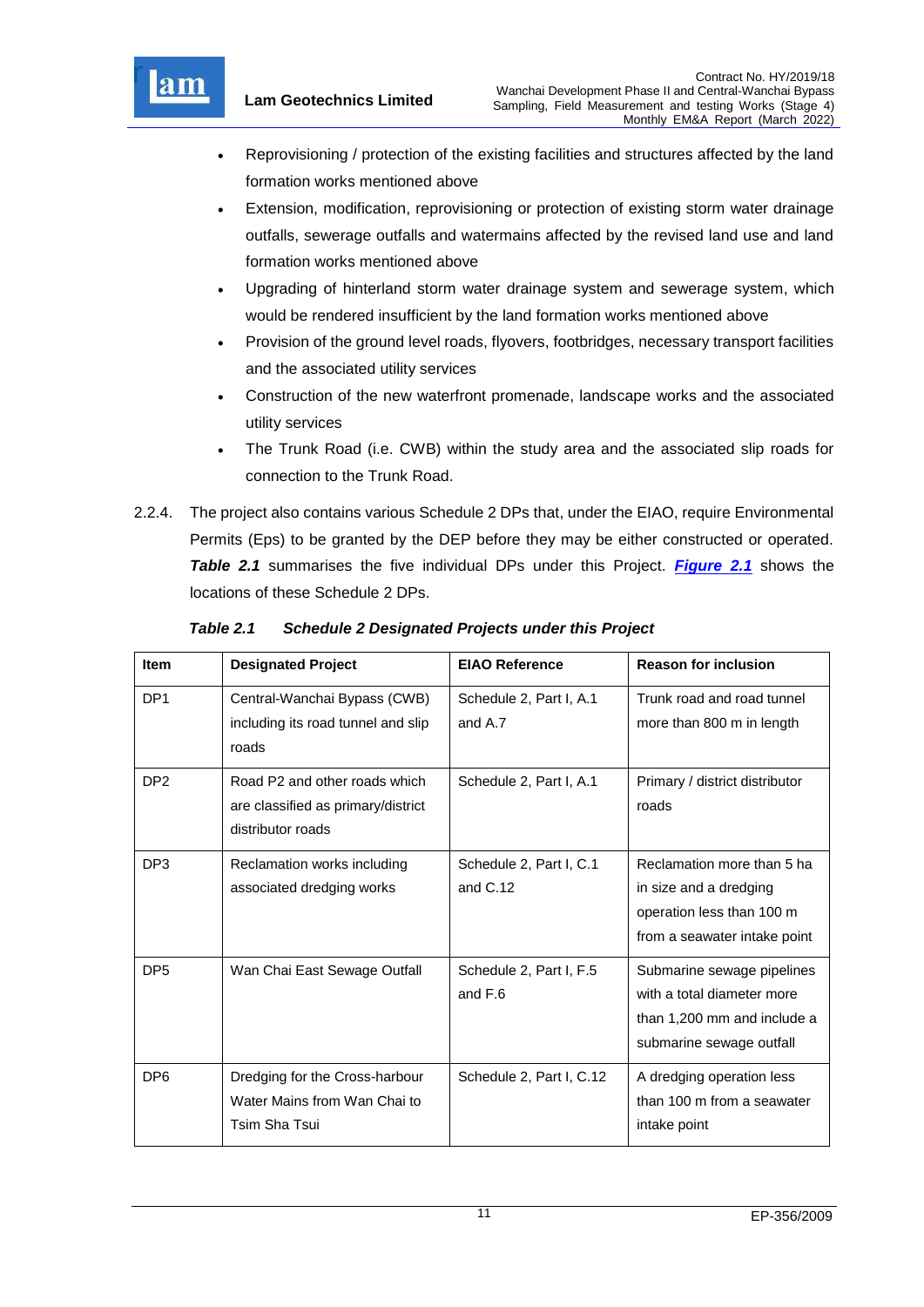

## <span id="page-12-0"></span>**2.3 Division of the Project Responsibility**

- 2.3.1. Due to the multi-contract nature of the Project, there are a number of contracts sub-dividing the whole works area into different work areas to be commenced. Contractors of individual contracts will be required by the EP holder to apply Further Environmental Permits (FEP) such that the impact monitoring stations are sub-divided accordingly to facilitate the implementation of EM&A programme and to streamline the EM&A reporting for individual FEP holders correspondingly.
- 2.3.2. The details of individual contracts are summarized in *Table 2.2*.

| <b>Contract No.</b> | <b>Contract Title</b>                       | <b>Associated</b> | <b>Construction</b> |
|---------------------|---------------------------------------------|-------------------|---------------------|
|                     |                                             | DP(s)             | Commencement        |
|                     |                                             |                   | <b>Date</b>         |
| HK/2009/01          | Wan Chai Development Phase II -             | DP3, DP6          | 23 July 2010        |
|                     | Central - Wanchai Bypass at Hong Kong       |                   | (Completed)         |
|                     | <b>Convention and Exhibition Centre</b>     | DP1, DP2          | 25 August 2011      |
|                     |                                             |                   | (Completed)         |
| HK/2009/02          | Wan Chai Development Phase II - Central -   | DP3, DP5          | 5 July 2010         |
|                     | Wan Chai Bypass at WanChai East             |                   | (Completed)         |
|                     |                                             | DP <sub>1</sub>   | 26 April 2011       |
|                     |                                             |                   | (Completed)         |
| HY/2009/11          | Wan Chai Development Phase II and Central - | DP <sub>3</sub>   | 17 March 2010       |
|                     | Wan Chai Bypass - North Point Reclamation   |                   | (Completed)         |
| HY/2009/15          | Central-Wanchai Bypass - Tunnel (Causeway   | DP <sub>3</sub>   | 10 November 2010    |
|                     | Bay Typhoon Shelter Section)                |                   | (Completed)         |
|                     |                                             | DP <sub>1</sub>   | 13 July 2011        |
|                     |                                             |                   | (Completed)         |
| HK/2010/06          | Wan Chai Development Phase II-Central-Wan   | DP <sub>3</sub>   | 22 March 2011       |
|                     | Chai Bypass over MTR Tsuen Wan Line         |                   | (Completed)         |
| 04/HY/2006          | Reconstruction of Bus Terminus near Man Yiu | DP <sub>1</sub>   | September 2010      |
|                     | Street and Man Kwong Street                 |                   | (Completed)         |
| HY/2009/17          | Central - Wan Chai Bypass (CWB) at FEHD     | DP <sub>1</sub>   | 5 October 2010      |
|                     | Whitfield Depot - Advanced piling works.    |                   | (Completed)         |
| HY/2009/18          | Central - Wan Chai Bypass (CWB) - Central   | DP <sub>1</sub>   | 21 April 2011       |
|                     | Interchange                                 |                   | (Completed)         |

### <span id="page-12-1"></span>*Table 2.2 Details of Individual Contracts under the Project*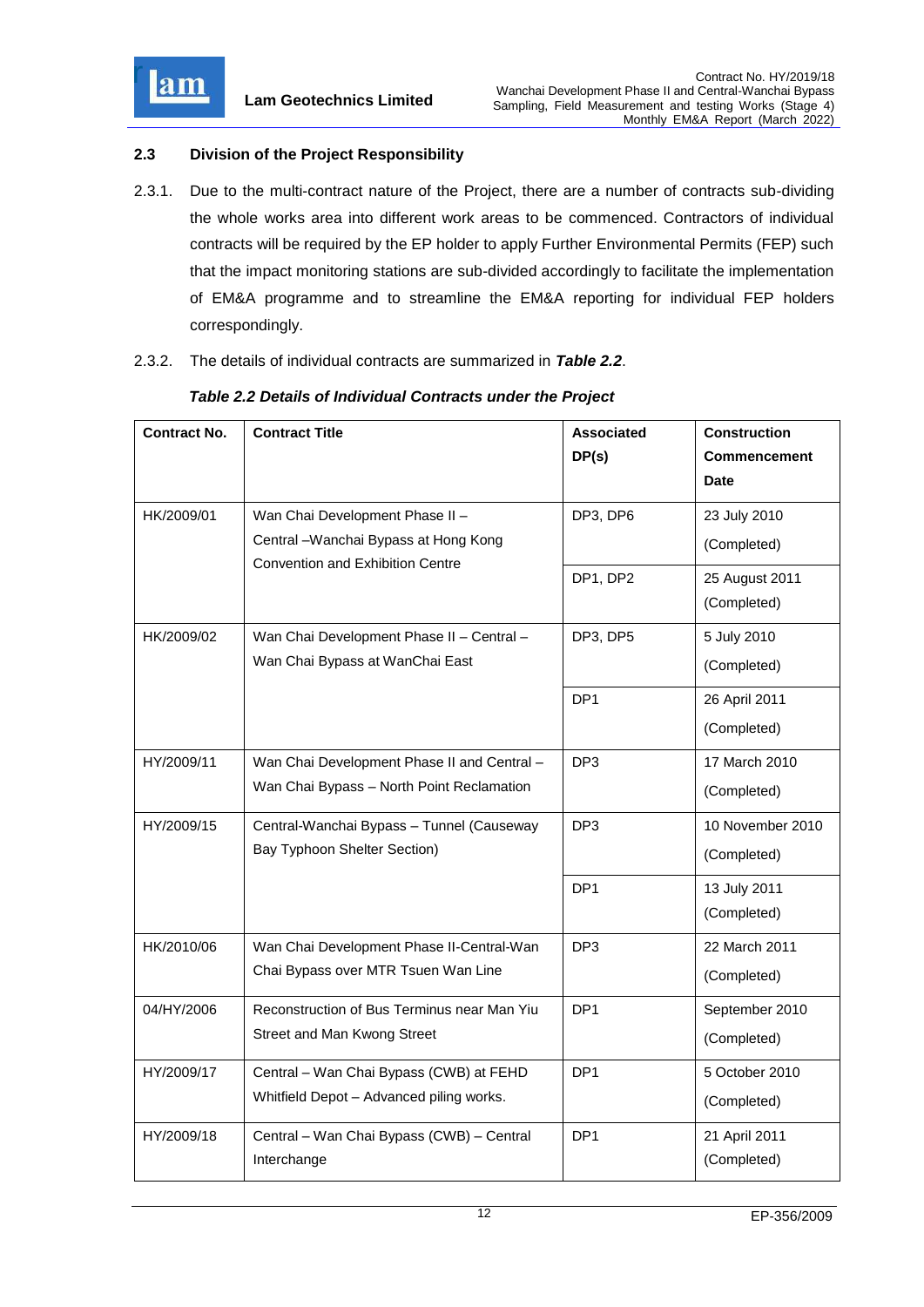

| <b>Contract No.</b> | <b>Contract Title</b>                                                                                                        | Associated<br>DP(s) | <b>Construction</b><br><b>Commencement</b><br><b>Date</b> |
|---------------------|------------------------------------------------------------------------------------------------------------------------------|---------------------|-----------------------------------------------------------|
| HY/2009/19          | Central – Wanchai Bypass Tunnel (North Point<br>Section) and Island Eastern Corridor Link                                    | DP <sub>1</sub>     | 24 March 2011                                             |
| HK/2012/08          | Wan Chai Development Phase II Central-<br>Wan Chai Bypass at Wan Chai West                                                   | DP1, DP2, DP3       | 10 March 2014<br>(Completed)                              |
| HY/2010/08          | Central- Wanchai Bypass Tunnel – Tunnel (Slip<br>Road 8)                                                                     | DP1, DP2, DP3       | 21 March 2013<br>(Completed)                              |
| HY/2011/08          | Central-Wan Chai Bypass (CWB) - Tunnel<br>Buildings, Systems and Fittings, and Works<br>Associated with Tunnel Commissioning | DP <sub>1</sub>     | 8 October 2014<br>(Completed)                             |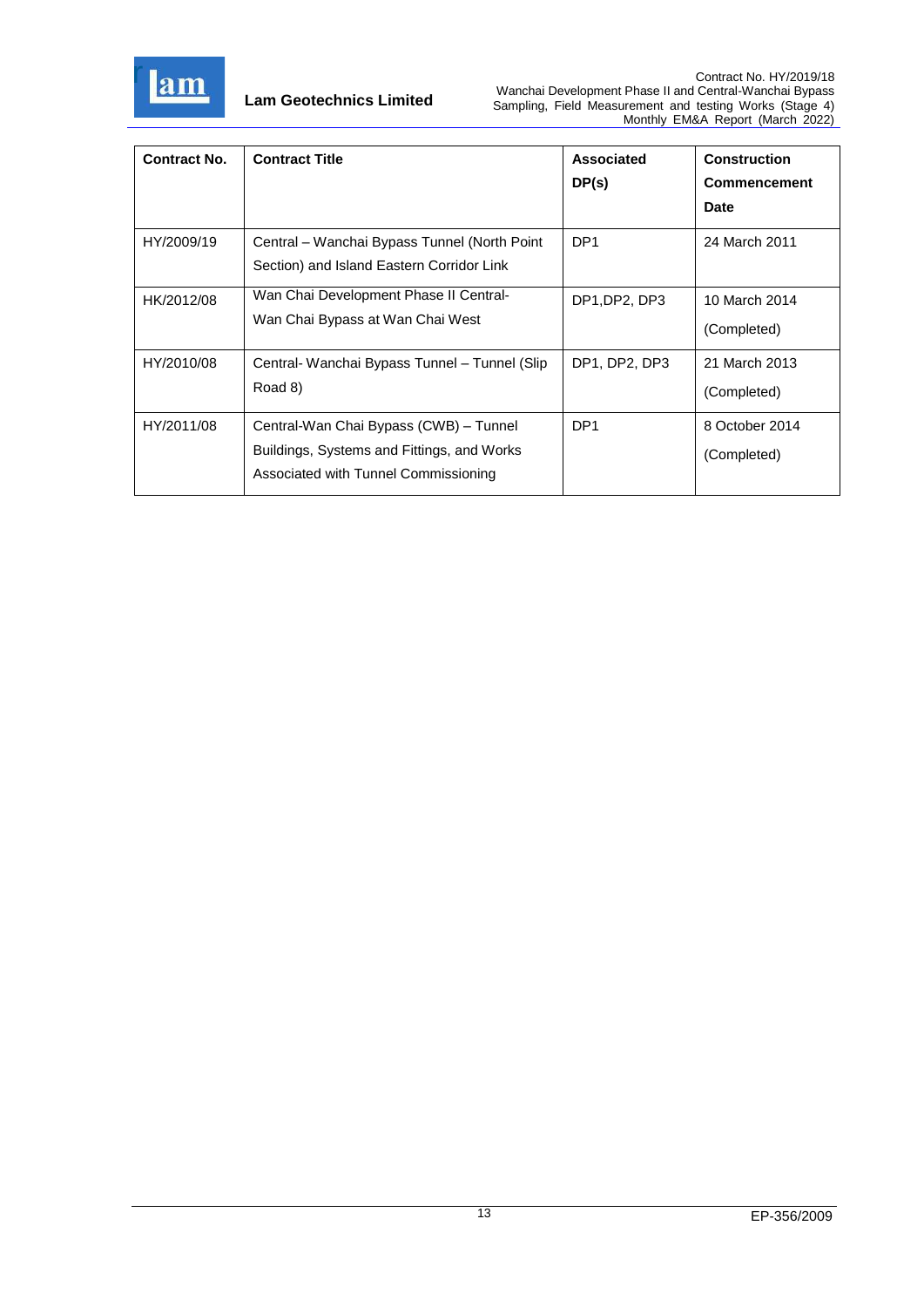

r<sub>i</sub> Bea~y

## <span id="page-14-0"></span>**2.4 Project Organization and Contact Personnel**

- 2.4.1. Civil Engineering and Development Department and Highways Department are the overall project controllers for the Wan Chai Development Phase II and Central-Wan Chai Bypass respectively. For the construction phase of the Project, Project Engineer, Contractor(s), Environmental Team and Independent Environmental Checker are appointed to manage and control environmental issues.
- 2.4.2. The proposed project organization and lines of communication with respect to environmental protection works are shown in *[Figure 2.2](file:///C:/Users/porsia/Desktop/Attachment/Fig%202.2%20Project%20Organization%20Chart.pdf)*. Key personnel and contact particulars are summarized in *Table 2.3*:

| Party        | Role               | Post                  | <b>Name</b>     | <b>Contact No.</b> | <b>Contact Fax</b> |
|--------------|--------------------|-----------------------|-----------------|--------------------|--------------------|
| <b>AECOM</b> | Engineer's         | Senior                | Mr. S.K. Lo     | 3519 9033          | 2587 1877          |
|              | Representative for | Resident              |                 |                    |                    |
|              | <b>WDII</b>        | Engineer              |                 |                    |                    |
|              | Engineer's         | <b>Chief Resident</b> | Ms. Lydia Lee   | 3762 2760          | 2142 5577          |
|              | Representative for | Engineer              |                 |                    |                    |
|              | <b>CWB</b>         |                       |                 |                    |                    |
| Ramboll Hong | Independent        | Independent           | Mr. David Yeung | 3465 2888          | 3465 2899          |
| Kong Limited | Environmental      | Environmental         |                 |                    |                    |
|              | Checker (IEC)      | Checker (IEC)         |                 |                    |                    |
| Lam          | Environmental      | Environmental         | Mr. Raymond Dai | 2882 3939          | 2882 3331          |
| Geotechnics  | Team (ET)          | Team Leader           |                 |                    |                    |
| Limited      |                    | (ETL)                 |                 |                    |                    |

### <span id="page-14-1"></span>*Table 2.3 Contact Details of Key Personnel*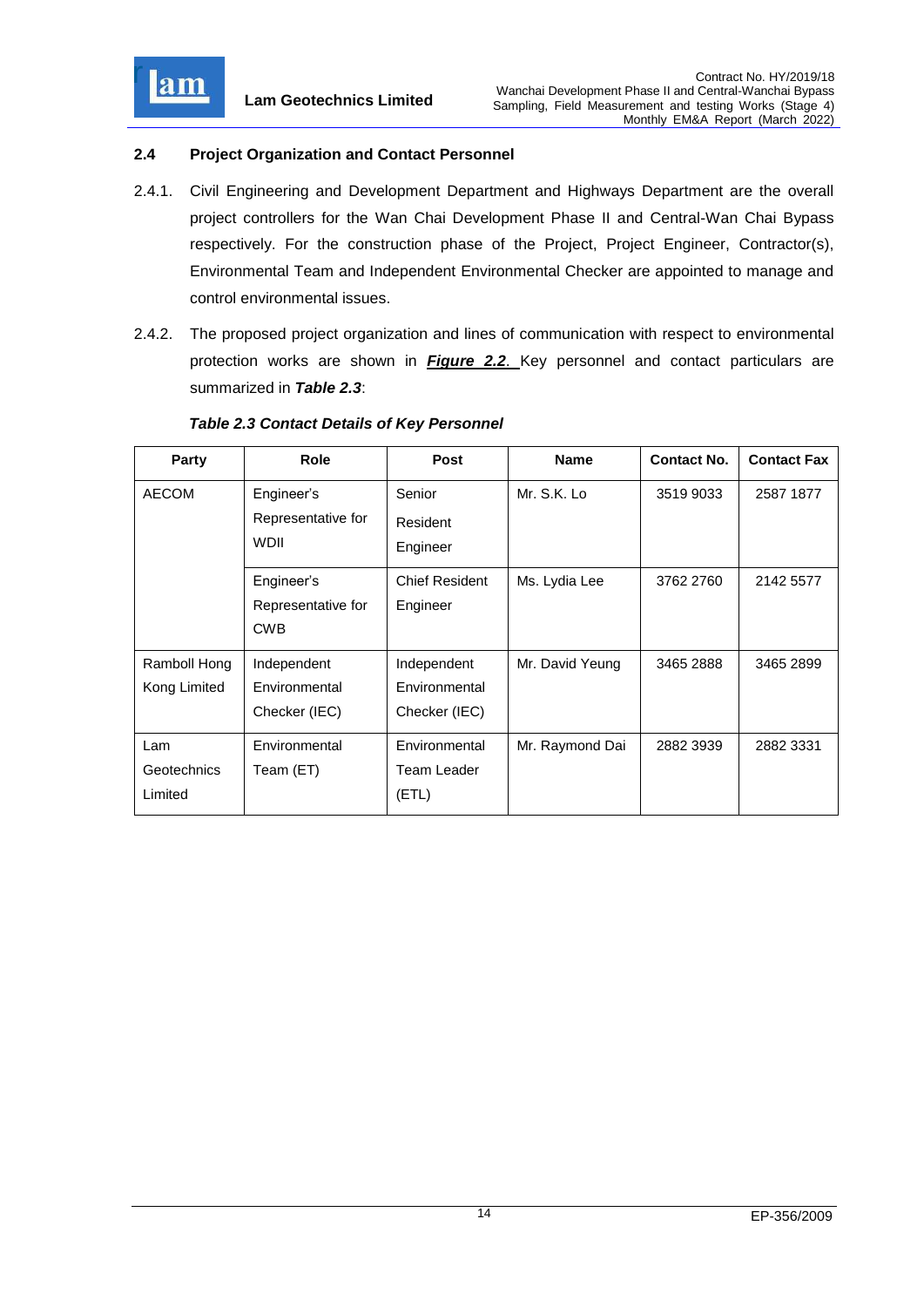

## <span id="page-15-0"></span>**3 Status of Regulatory Compliance**

### <span id="page-15-1"></span>**3.1 Status of Environmental Licensing and Permitting under the Project**

3.1.1. A summary of the current status on licences and/or permits on environmental protection pertinent to the Project is shown in *Table 3.1*.

# <span id="page-15-2"></span>*Table 3.1 Summary of the current status on licences and/or permits on environmental protection pertinent to the Project*

| <b>Permits and/or Licences</b>      | Reference No.     | <b>Issued Date</b> | <b>Status</b>      |
|-------------------------------------|-------------------|--------------------|--------------------|
| <b>Environmental Permit</b>         | EP-356/2009       | 30 Jul 2009        | Valid              |
| <b>Further Environmental Permit</b> | FEP-01/356/2009   | 18 Feb 2010        | Surrendered        |
| <b>Further Environmental Permit</b> | FEP-02/356/2009   | 24 Mar 2010        | Surrendered        |
| <b>Further Environmental Permit</b> | FEP-03/356/2009   | 24 Mar 2010        | Surrendered        |
| <b>Further Environmental Permit</b> | FEP-04/356/2009   | 22 Nov 2010        | Surrendered        |
| <b>Further Environmental Permit</b> | FEP-05/356/2009   | 24 Mar 2011        | Surrendered        |
| <b>Further Environmental Permit</b> | FEP-06/356/2009   | 5 Mar 2013         | Surrendered        |
| <b>Further Environmental Permit</b> | FEP-07/356/2009   | 26 July 2013       | Surrendered        |
| <b>Further Environmental Permit</b> | FEP-08/356/2009   | 1 Aug 2016         | Surrendered        |
| <b>Environmental Permit</b>         | EP-364/2009/H     | 22 Apr 2020        | Valid              |
| <b>Further Environmental Permit</b> | FEP-01/364/2009   | 24 Mar 2010        | <b>Surrendered</b> |
| <b>Further Environmental Permit</b> | FEP-02/364/2009   | 21 Apr 2010        | Surrendered        |
| <b>Further Environmental Permit</b> | FEP-03/364/2009   | 12 Jul 2010        | Surrendered        |
| <b>Further Environmental Permit</b> | FEP-04/364/2009/A | 14 Oct 2010        | Surrendered        |
| <b>Further Environmental Permit</b> | FEP-05/364/2009/A | 15 Nov 2010        | Surrendered        |
| <b>Further Environmental Permit</b> | FEP-06/364/2009/A | 22 Nov 2010        | Surrendered        |
| <b>Further Environmental Permit</b> | FEP-07/364/2009/H | 22 Apr 2020        | Valid              |
| <b>Further Environmental Permit</b> | FEP-08/364/2009/A | 15 Jun 2012        | Surrendered        |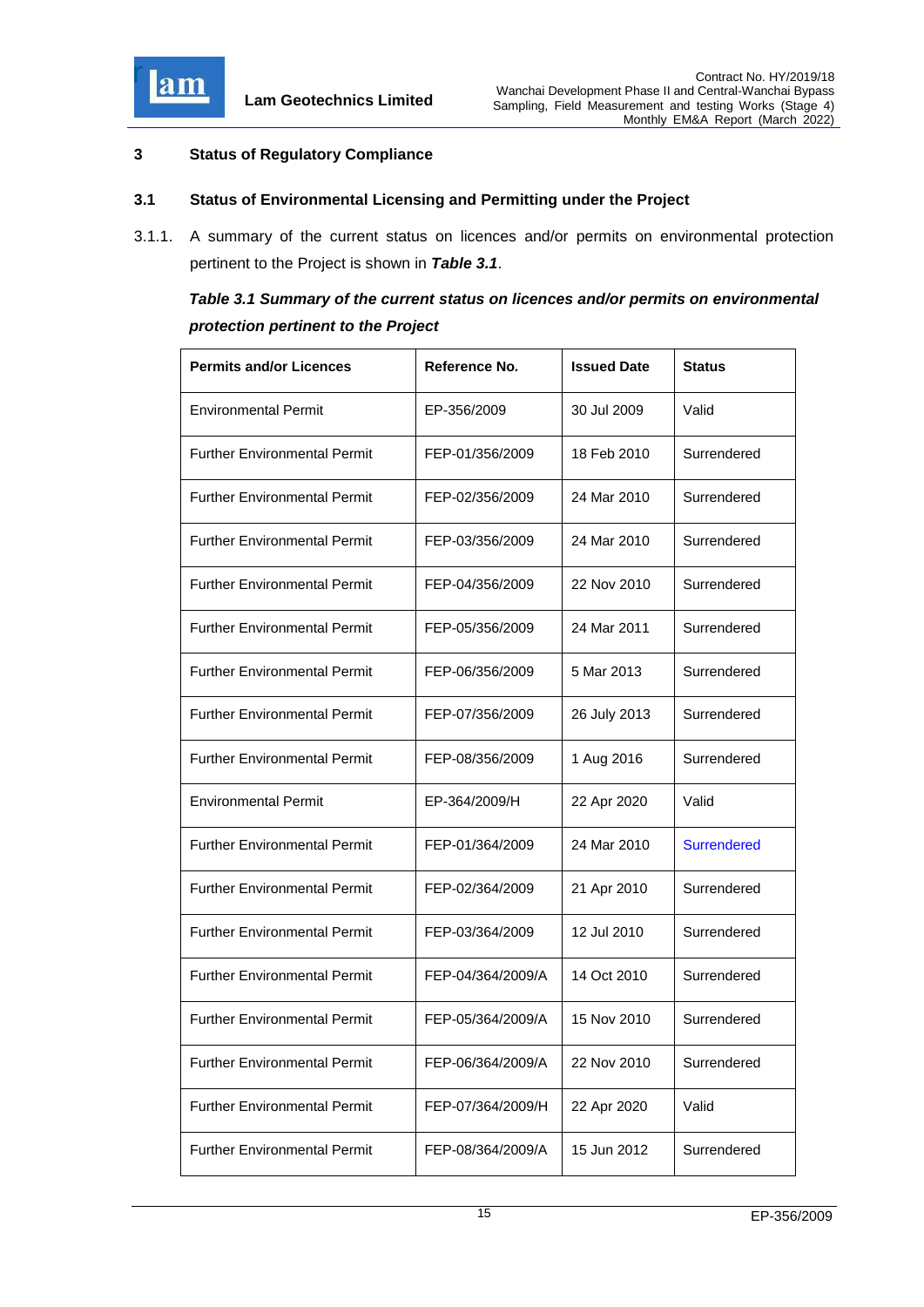

| <b>Permits and/or Licences</b>      | Reference No.     | <b>Issued Date</b> | <b>Status</b> |
|-------------------------------------|-------------------|--------------------|---------------|
| <b>Further Environmental Permit</b> | FEP-09/364/2009/B | 5 March 2013       | Surrendered   |
| <b>Further Environmental Permit</b> | FEP-10/364/2009/B | 26 July 2013       | Surrendered   |
| <b>Further Environmental Permit</b> | FEP-11/364/2009/E | 22 Dec 2016        | Surrendered   |
| <b>Further Environmental Permit</b> | FEP-12/364/2009/D | 1 Aug 2016         | Surrendered   |
| <b>Environmental Permit</b>         | EP-376/2009       | 13 Nov 2009        | Valid         |
| <b>Further Environmental Permit</b> | FEP-01/376/2009   | 31 Mar 2015        | Surrendered   |
| <b>Further Environmental Permit</b> | FEP-02/376/2009   | 1 Aug 2016         | Surrendered   |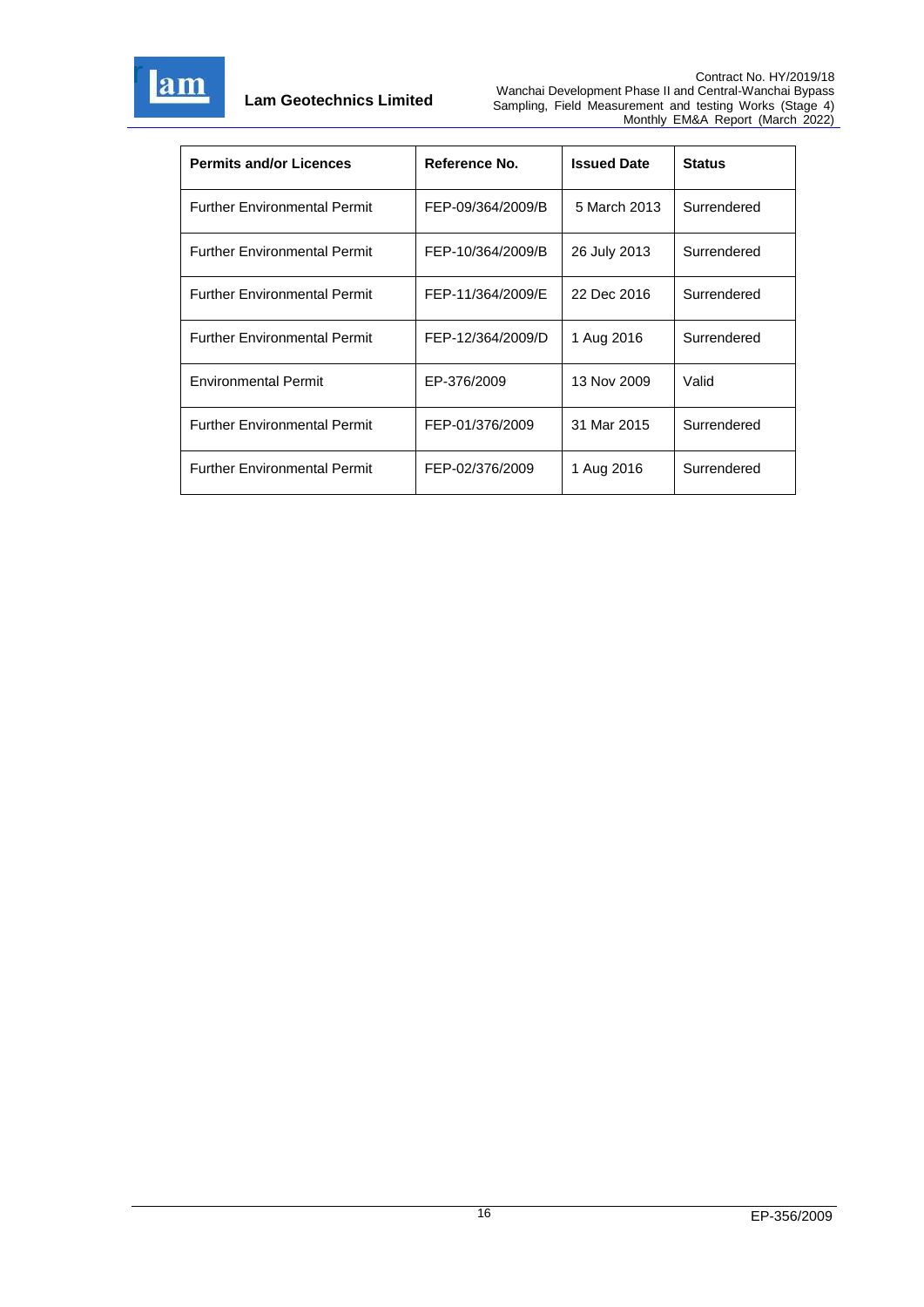

## <span id="page-17-0"></span>**4 Monitoring Requirements**

### <span id="page-17-1"></span>**4.1 Noise Monitoring**

### NOISE MONITORING STATIONS

4.1.1. The noise monitoring stations for the Project are listed and shown in *Table 4.1* and *[Figure 4.1](file:///C:/Users/porsia/Desktop/Attachment/Fig%204.1_Location%20of%20monitoring%20stations.pdf)*. *[Appendix 4.1](file:///C:/Users/kcchan/AppData/Roaming/Microsoft/Attachment/App4.1%20Action%20and%20Limit%20Level.pdf)* shows the established Action/Limit Levels for the monitoring works.

| <b>Station</b>   | <b>Description</b>                           |
|------------------|----------------------------------------------|
| M <sub>1</sub> b | Wan Chai Ferry Pier*                         |
| M <sub>2b</sub>  | Noon Gun Area                                |
| МЗа              | Tung Lo Wan Fire Station                     |
| M4b              | Victoria Centre                              |
| M <sub>5</sub> b | <b>City Garden</b>                           |
| M6               | HK Baptist Church Henrietta Secondary School |

<span id="page-17-2"></span>*Table 4.1 Noise Monitoring Station*

Remarks\*: With respect to the demolition of the temporary Footbridge for Harbour Road Sports, the respective noise monitoring station M1a was relocated to the rooftop of Wan Chai Ferry Pier, renamed M1b.

### NOISE MONITORING PARAMETERS, FREQUENCY AND DURATION

- 4.1.2. The construction noise level shall be measured in terms of the A-weighted equivalent continuous sound pressure level (Leq). Leq (30 minutes) shall be used as the monitoring parameter for the time period between 0700 and 1900 hours on normal weekdays. For all other time periods, Leq (5 minutes) shall be employed for comparison with the Noise Control Ordinance (NCO) criteria. Supplementary information for data auditing, statistical results such as L10 and L90 shall also be obtained for reference.
- 4.1.3. Noise monitoring shall be carried out at all the designated monitoring stations. The monitoring frequency shall depend on the scale of the construction activities. The following is an initial guide on the regular monitoring frequency for each station on a weekly basis when noise generating activities are underway:
	- One set of measurements between 0700 and 1900 hours on normal weekdays.
- 4.1.4. If construction works are extended to include works during the hours of 1900 0700 as well as public holidays and Sundays, additional weekly impact monitoring shall be carried out during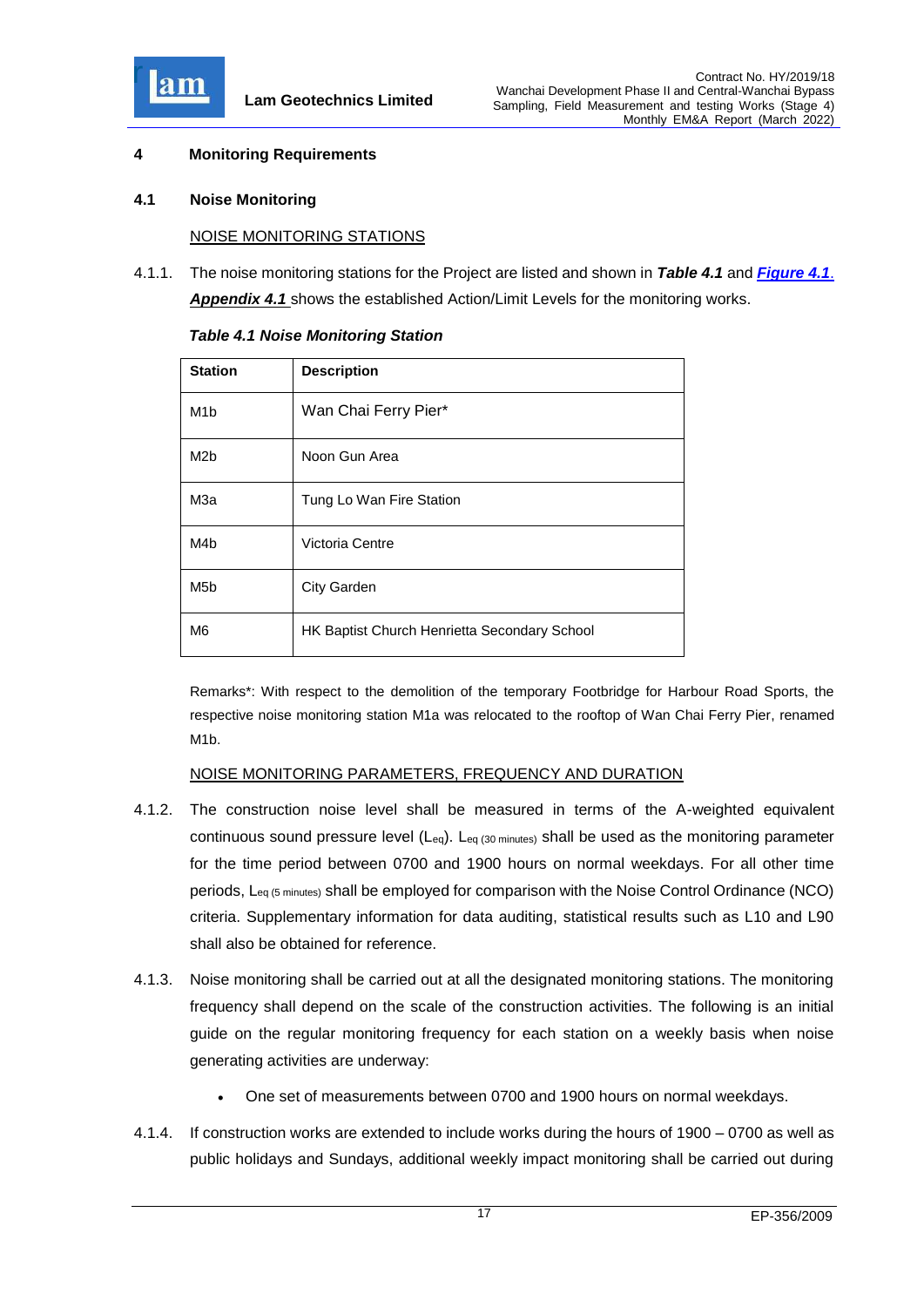

respective restricted hours periods. Applicable permits under NCO shall be obtained by the Contractor.

## MONITORING EQUIPMENT

- 4.1.5. As referred to in the Technical Memorandum ™ issued under the NCO, sound level meters in compliance with the International Electrotechnical Commission Publications 651: 1979 (Type 1) and 804: 1985 (Type 1) specifications shall be used for carrying out the noise monitoring. Immediately prior to and following each noise measurement the accuracy of the sound level meter shall be checked using an acoustic calibrator generating a known sound pressure level at a known frequency. Measurements may be accepted as valid only if the calibration level from before and after the noise measurement agree to within 1.0 dB.
- 4.1.6. Noise measurements shall not be made in fog, rain, wind with a steady speed exceeding 5 m/s or wind with gusts exceeding 10 m/s. The wind speed shall be checked with a portable wind speed meter capable of measuring the wind speed in m/s.

## <span id="page-18-0"></span>**4.2 Air Monitoring**

## AIR QUALITY MONITORING STATIONS

4.2.1. The air monitoring stations for the Project are listed and shown in *Table 4.2* and *[Figure 4.1](file:///C:/Users/kcchan/AppData/Roaming/Microsoft/Attachment/Fig%204.1_Location%20of%20monitoring%20stations.pdf)*. *[Appendix 4.1](file:///C:/Users/kcchan/AppData/Roaming/Microsoft/Attachment/App4.1%20Action%20and%20Limit%20Level.pdf)* shows the established Action/Limit Levels for the monitoring works.

| <b>Table 4.2 Air Monitoring Station</b> |  |
|-----------------------------------------|--|
|-----------------------------------------|--|

| <b>Station ID</b>  | <b>Monitoring Location</b>                       | <b>Description</b> |
|--------------------|--------------------------------------------------|--------------------|
| CMA <sub>1</sub> b | Harbour Grand Hotel Boundary Wall**              | North Point        |
| CMA <sub>2a</sub>  | Causeway Bay Community Centre                    | Causeway Bay       |
| CMA3a              | CWB PRE Site Office *                            | Causeway Bay       |
| CMA4a              | Society for the Prevention of Cruelty to Animals | Wan Chai           |
| CMA5b              | Pedestrian Plaza***                              | Wan Chai           |
| CMA6a              | WDII PRE Site Office *                           | Wan Chai           |

Remarks\*: As per the ENPC meeting in March 2011, the monitoring stations CMA3a – Future CWB site office at Wanchai Waterfront Promenade was renamed as remark.

Remarks\*\*: The location ID of monitoring station CMA1b was updated as "Harbour Grand Hotel Boundary Wall" from 05 June 2017 onwards.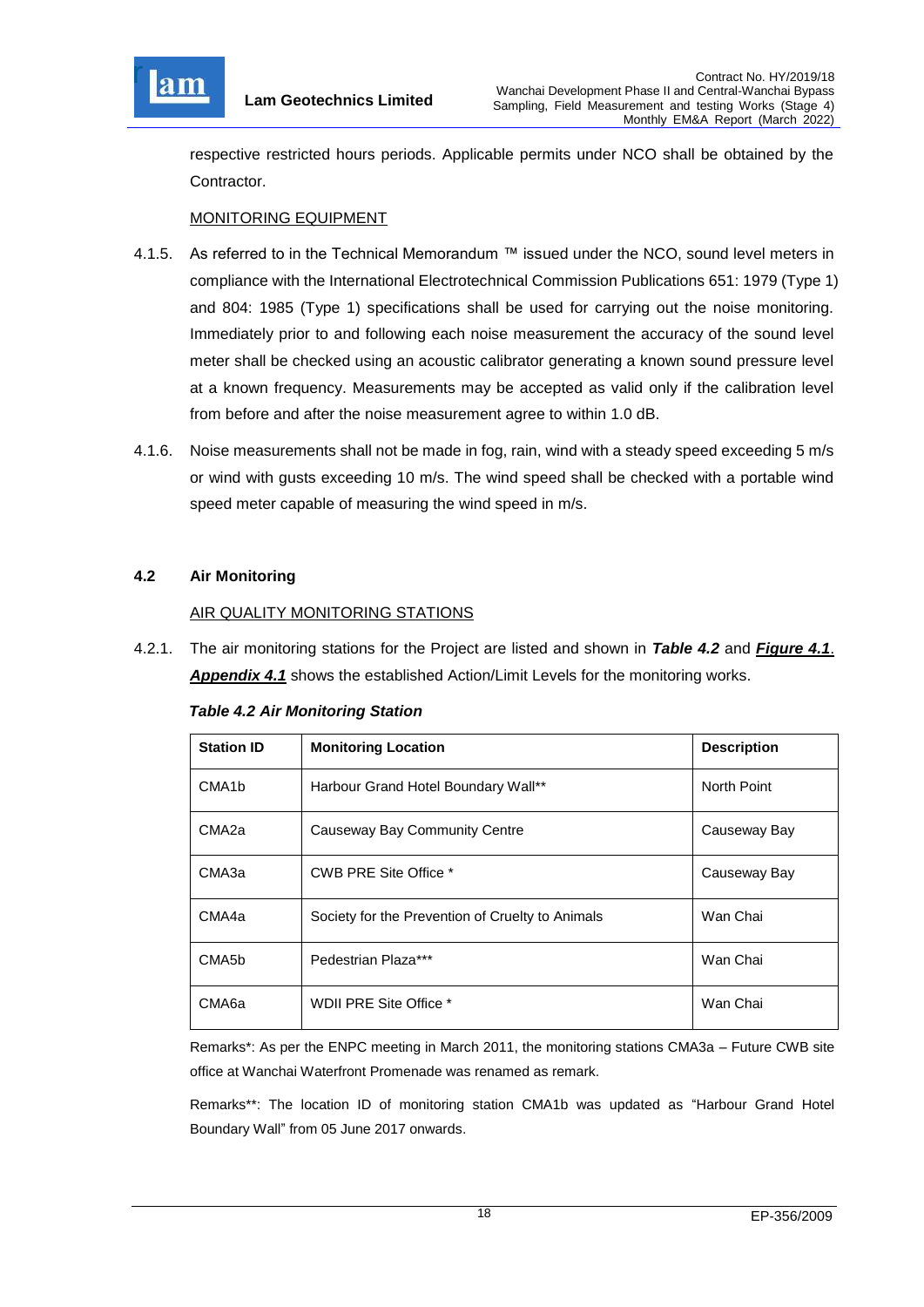

Remarks\*\*\*: The station ID and monitoring location was updated in December 2014 with respect to monitoring station relocation.

## AIR MONITORING PARAMETERS, FREQUENCY AND DURATION

- 4.2.2. One-hour and 24-hour TSP levels should be measured to indicate the impacts of construction dust on air quality. The 24-hour TSP levels shall be measured by following the standard high volume sampling method as set out in the Title 40 of the Code of Federal Regulations, Chapter 1 (Part 50), Appendix B.
- 4.2.3. All relevant data including temperature, pressure, weather conditions, elapsed-time meter reading for the start and stop of the sampler, identification and weight of the filter paper, and any other local atmospheric factors affecting or affected by site conditions, etc., shall be recorded down in detail.
- 4.2.4. For regular impact monitoring, the sampling frequency of at least once in every six-days, shall be strictly observed at all the monitoring stations for 24-hour TSP monitoring. For 1-hour TSP monitoring, the sampling frequency of at least three times in every six-days should be undertaken when the highest dust impact occurs.

### SAMPLING PROCEDURE AND MONITORING EQUIPMENT

- 4.2.5. High volume samplers (HVSs) in compliance with the following specifications shall be used for carrying out the 1-hour and 24-hour TSP monitoring:
	- 0.6 1.7 m3 per minute adjustable flow range;
	- equipped with a timing / control device with  $+/-$  5 minutes accuracy for 24 hours operation;
	- $\bullet$  installed with elapsed-time meter with  $+/2$  minutes accuracy for 24 hours operation;
	- capable of providing a minimum exposed area of 406 cm2;
	- flow control accuracy: +/- 2.5% deviation over 24-hour sampling period;
	- equipped with a shelter to protect the filter and sampler;
	- incorporated with an electronic mass flow rate controller or other equivalent devices;
	- equipped with a flow recorder for continuous monitoring;
	- provided with a peaked roof inlet;
	- incorporated with a manometer;
	- able to hold and seal the filter paper to the sampler housing at horizontal position;
	- easily changeable filter; and
	- capable of operating continuously for a 24-hour period.
- 4.2.6. Initial calibration of dust monitoring equipment shall be conducted upon installation and thereafter at bi-monthly intervals. The transfer standard shall be traceable to the internationally recognized primary standard and be calibrated annually. The concern parties such as IEC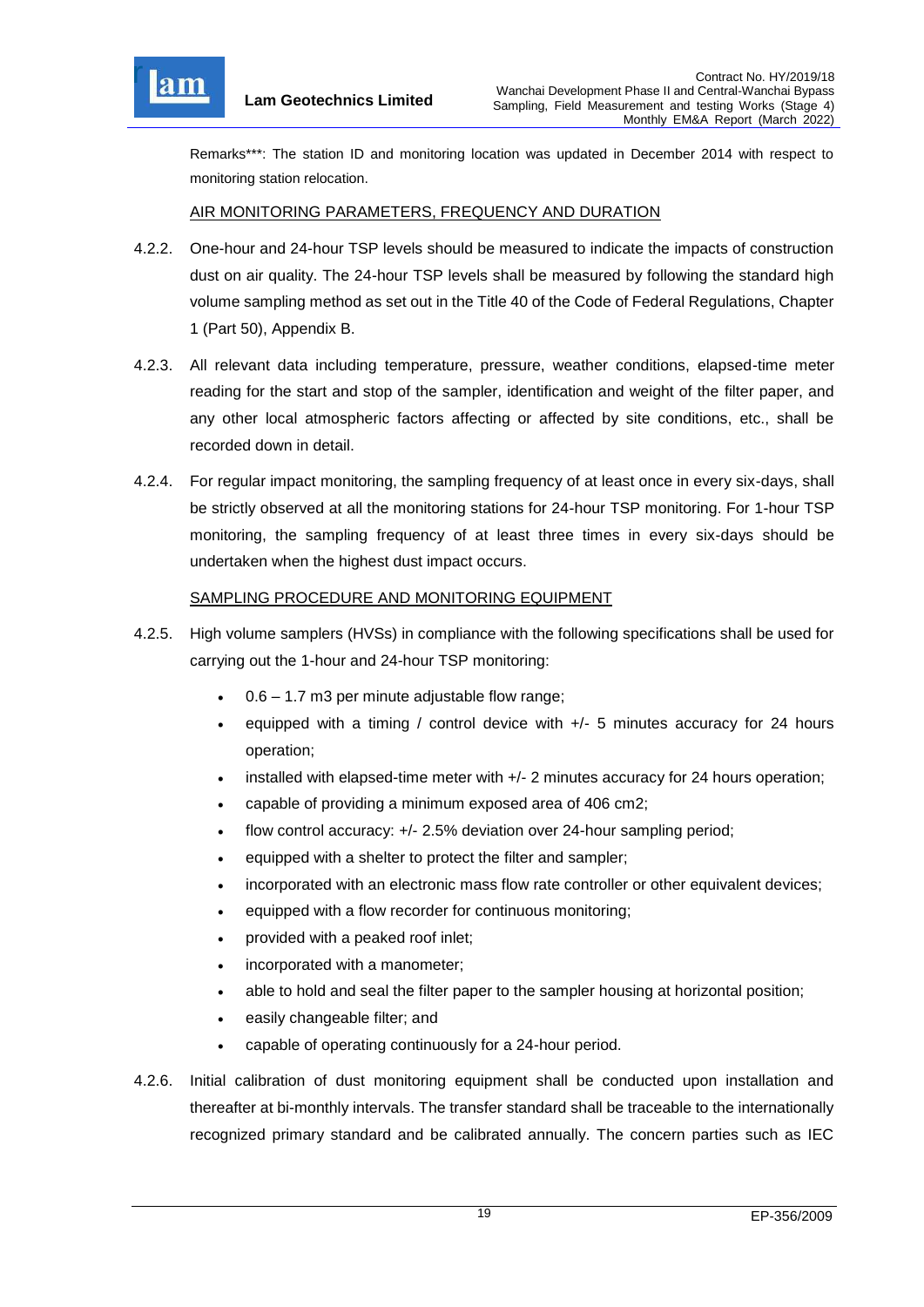

shall properly document the calibration data for future reference. All the data should be converted into standard temperature and pressure condition.

### LABORATORY MEASUREMENT / ANALYSIS

- 4.2.7. A clean laboratory with constant temperature and humidity control, and equipped with necessary measuring and conditioning instruments to handle the dust samples collected, shall be available for sample analysis, and equipment calibration and maintenance. The laboratory should be HOKLAS accredited.
- 4.2.8. An alternative non-HOKLAS accredited laboratory was set-up for carrying out the laboratory analysis, the laboratory equipment was approved by the ER on 8 February 2011 and the measurement procedures were witnessed by the IEC. Any measurement performed by the laboratory was be demonstrated to the satisfaction of the ER and IEC. IEC shall regularly audit to the measurement performed by the laboratory to ensure the accuracy of measurement results.
- 4.2.9. Filter paper of size 8" x 10" shall be labelled before sampling. It shall be a clean filter paper with no pinholes, and shall be conditioned in a humidity-controlled chamber for over 24-hours and be pre-weighed before use for the sampling.
- 4.2.10. After sampling, the filter paper loaded with dust shall be kept in a clean and tightly sealed plastic bag. The filter paper shall then be returned to the laboratory for reconditioning in the humidity controlled chamber followed by accurate weighing by an electronic balance with readout down to 0.1 mg. The balance shall be regularly calibrated against a traceable standard.
- 4.2.11. All the collected samples shall be kept in a good condition for 6 months before disposal.

## IMPACT MONITORING FOR ODOUR PATROL

- 4.2.12. Odour patrols along the shorelines of Causeway Bay Typhoon Shelter and ex-Wan Chai Public Cargo Working Area when there is temporary reclamation in Causeway Bay Typhoon Shelter and/or in the ex-Wan Chai Public Cargo Working Area, or when there is dredging of the odorous sediment and slime at the south-western corner of the Causeway Bay Typhoon Shelter. Odour patrols will be carried out at bi-weekly intervals during July, August and September by a qualified person of the ET who shall:
	- be at least 16 years of age;
	- be free from any respiratory illnesses; and
	- not be allowed to smoke, eat, drink (except water) or use chewing gum or sweets 30 min
	- before and during odour patrol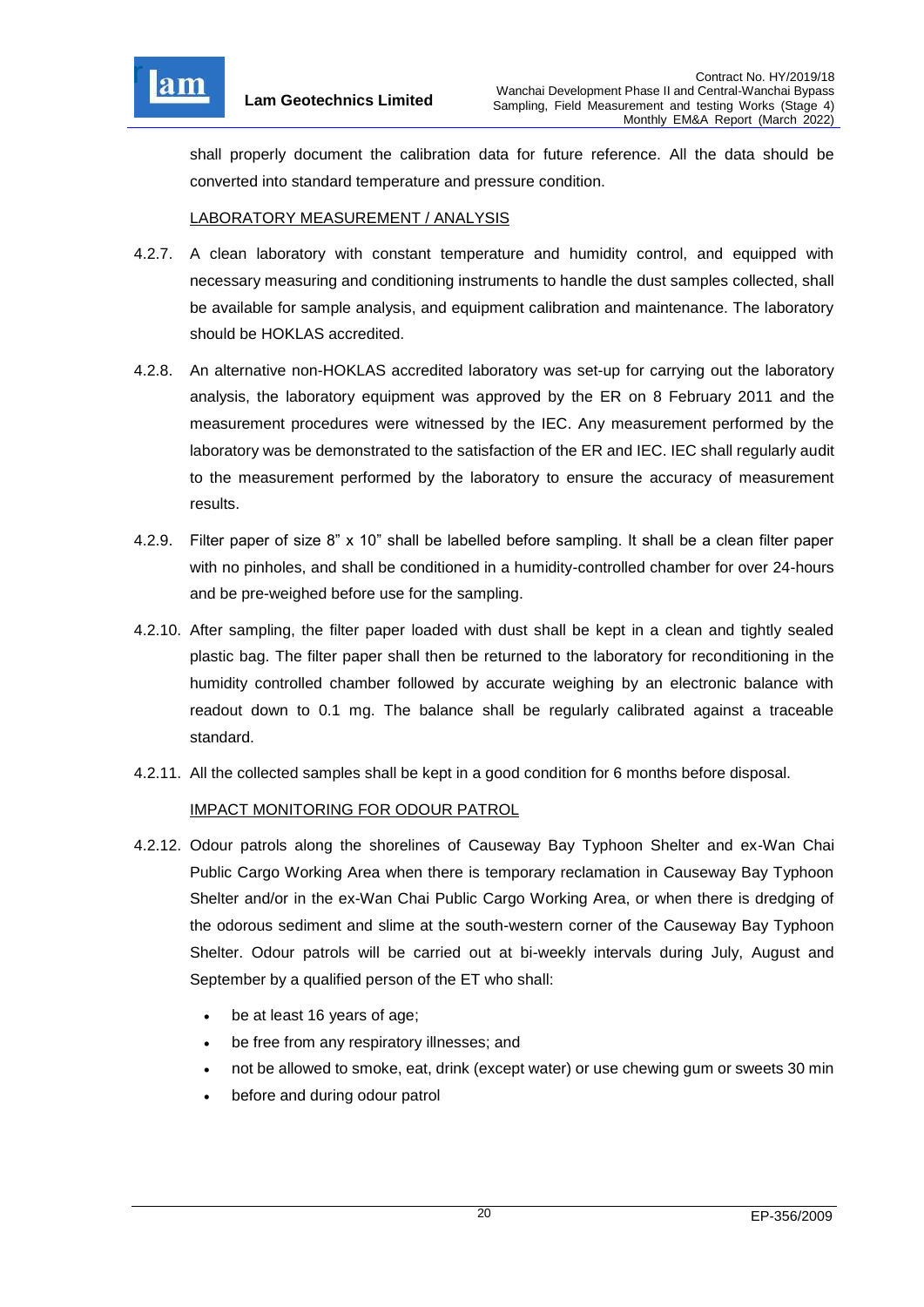

- 4.2.13. Odour patrol shall be conducted by independent trained personnel / competent persons patrolling and sniffing around the shore as shown in *[Figure 4.1](file:///C:/Users/porsia/Desktop/Attachment/Fig%204.1_Location%20of%20monitoring%20stations.pdf)* to detect any odour at the concerned hours (afternoon is preferred for higher daily temperature).
- 4.2.14. The qualified person will use the nose (olfactory sensor) to sniff odours at different locations. The main odour emission sources and the areas to be affected by the odour nuisance will be identified.
- 4.2.15. The perceived odour intensity is to be divided into 5 levels which are ranked in the descending order as follows:
	- 0 Not detected. No odour perceived or an odour so weak that it cannot be easily characterized or described;
	- 1 Slight Identifiable odour, and slight chance to have odour nuisance;
	- 2 Moderate Identifiable odour, and moderate chance to have odour nuisance;
	- 3 Strong Identifiable, likely to have odour nuisance;
	- 4 Extreme Severe odour, and unacceptable odour level.
- 4.2.16. The findings including odour intensity, odour nature and possible odour sources, and also the local wind speed and direction at each location will be recorded. In addition, some relevant meteorological and tidal data such as daily average temperature, and daily average humidity, on that surveyed day will be obtained from the Hong Kong Observatory Station for reference. The Action and Limit levels for odour patrol are shown in *[Appendix 4.1](file:///C:/Users/porsia/Desktop/Attachment/App4.1%20Action%20and%20Limit%20Level.pdf)*.
- 4.2.17. The qualified odour patrol member has individual n-butanol thresholds complied with the requirement of European Standard Method of Air Quality – Determination of Odour Concentration by Dynamic Olfactometry (EN13725) in the range of 20 to 80 ppb.

## <span id="page-21-0"></span>**4.3 Water Quality Monitoring**

- 4.3.1. The EIA Report has identified that the key water quality impact would be associated with the dredging works during the construction phase. Marine water quality monitoring for dissolved oxygen (DO), suspended solid (SS) and turbidity is therefore recommended to be carried out at selected WSD flushing water intakes. The impact monitoring should be carried out during the proposed dredging works to ensure the compliance with the water quality standards.
- 4.3.2. The updated EM&A Manual for EP-356/2009 (Version in March 2011) is approval by EPD on 29 April 2011. As such, the Action Level and Limit Level for the wet season (April – September) will be effected and applied to the water quality monitoring data from 30 April 2011.

### Water Quality Monitoring Stations

4.3.3. Water quality monitoring was undertaken at 8 monitoring stations for WSD salt water intakes and cooling water intakes along the seafront of the Victoria Harbour in the reporting month.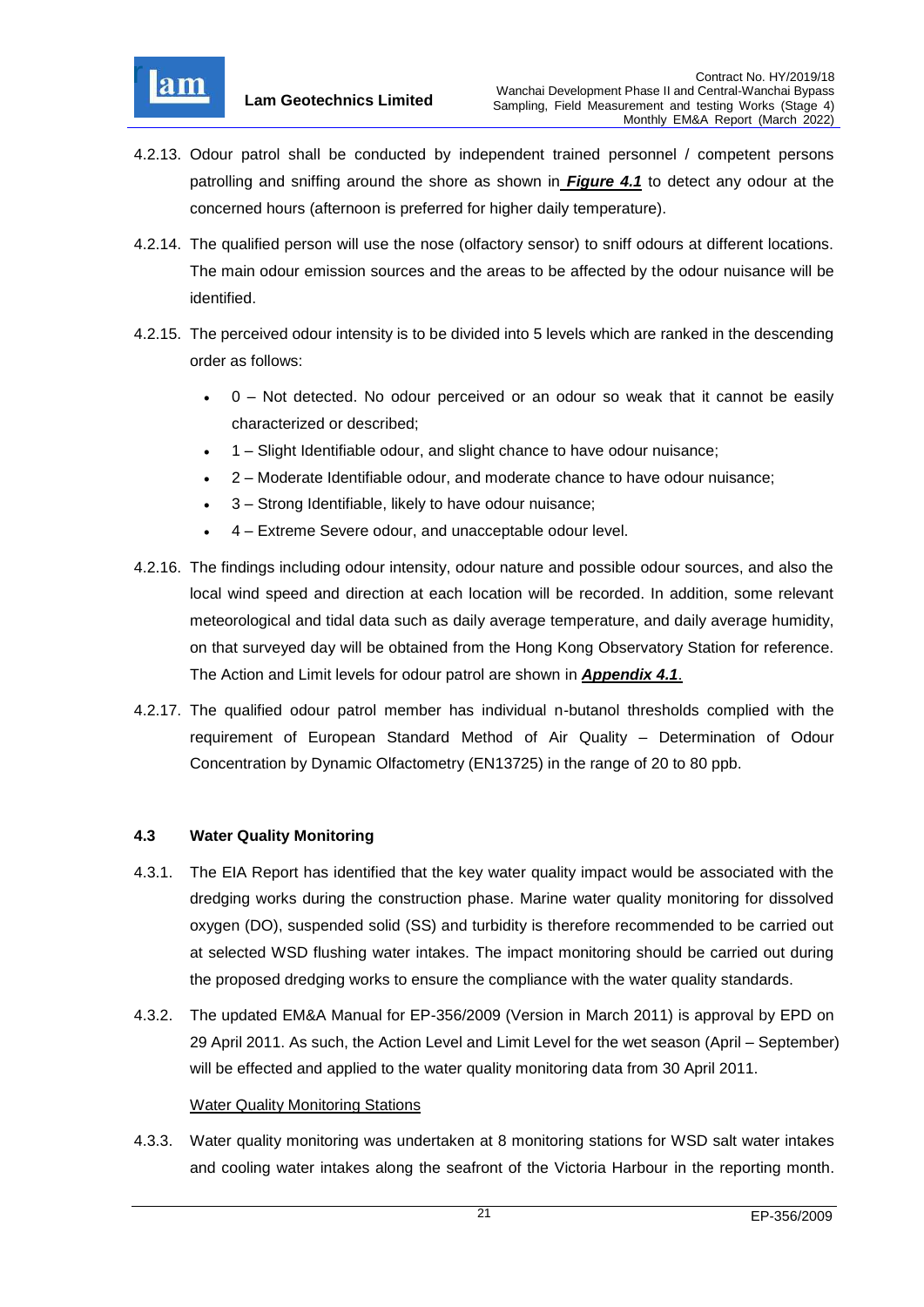

The proposed water quality monitoring stations of the Project are shown in *Table 4.3* and *[Figure 4.1](file:///C:/Users/porsia/Desktop/Attachment/Fig%204.1_Location%20of%20monitoring%20stations.pdf)*. *[Appendix 4.1](file:///C:/Users/porsia/Desktop/Attachment/App4.1%20Action%20and%20Limit%20Level.pdf)* shows the established Action/Limit Levels for the monitoring works.

<span id="page-22-0"></span>

| Table 4.3 | <b>Marine Water Quality Stations for Water Quality Monitoring</b> |  |
|-----------|-------------------------------------------------------------------|--|
|           |                                                                   |  |

| <b>Station Ref.</b>                          | Location                          | <b>Easting</b> | <b>Northing</b> |  |  |
|----------------------------------------------|-----------------------------------|----------------|-----------------|--|--|
| <b>WSD Salt Water Intake</b>                 |                                   |                |                 |  |  |
| WSD <sub>19</sub>                            | Sheung Wan                        | 833415.0       | 816771.0        |  |  |
| <b>Cooling Water Intake</b>                  |                                   |                |                 |  |  |
| C <sub>1</sub>                               | <b>HKCEC Extension</b>            | 835885.6       | 816223.0        |  |  |
| C7                                           | Windsor House                     | 837193.7       | 816150.0        |  |  |
| P <sub>1</sub>                               | <b>HKCEC Phase I</b>              | 835774.7       | 816179.4        |  |  |
| P <sub>3</sub>                               | The Academy of performing Arts    | 835824.6       | 816212.0        |  |  |
| P <sub>4</sub>                               | Shui on Centre                    | 835865.6       | 816220.0        |  |  |
| P <sub>5</sub>                               | <b>Government Buildings</b>       | 835895.2       | 816215.2        |  |  |
|                                              | (Wanchai Tower / Revenue          |                |                 |  |  |
|                                              | Tower / Immigration Tower)        |                |                 |  |  |
| Cooling Water Intake / WSD Salt Water Intake |                                   |                |                 |  |  |
| RW21-P789                                    | Great Eagle Centre/ Sun Hung Kai  | 836268.0       | 816020.0        |  |  |
|                                              | Centre/ WSD Wanchai salt water    |                |                 |  |  |
|                                              | intake / China Resources Building |                |                 |  |  |

Remarks: - The cessation of seawater intake operation for C6 was confirmed on 17 May 2011 and the water quality monitoring at C6 was then terminated since 17 May 2011.

- 4-week post construction water quality monitoring at WSD9, WSD10, WSD15 and WSD17 were completed on 6 Feb 2012 and the water quality monitoring at WSD 10 and WSD15 were temporary suspended since 8 Feb 2012, and WSD9 and WSD17 was implemented with respect to HK/2009/02 from 8 Feb 2012 onwards.
- C8 and C9 were implemented with respect to HY/2009/19 from 28 Jan 2012.
- C8 & C9 were temporary suspended since 4 March 2013.
- WSD7 and WSD20 water quality monitoring were temporarily suspended from 27 Apr 2012.
- C2, C3 C4e and C4w water quality monitoring station was temporarily suspended since 22 Apr 2013
- P1, P3, P4 and P5 were commenced since 24 Apr 2013
- C5e and C5w water quality monitoring station was temporarily suspended since 29 Jul 2013.
- WSD21 water quality monitoring station was temporarily suspended since 12 Mar 2014
- WSD9 and WSD17 water quality monitoring station was temporarily suspended since 8 Sep 2014 flood tide.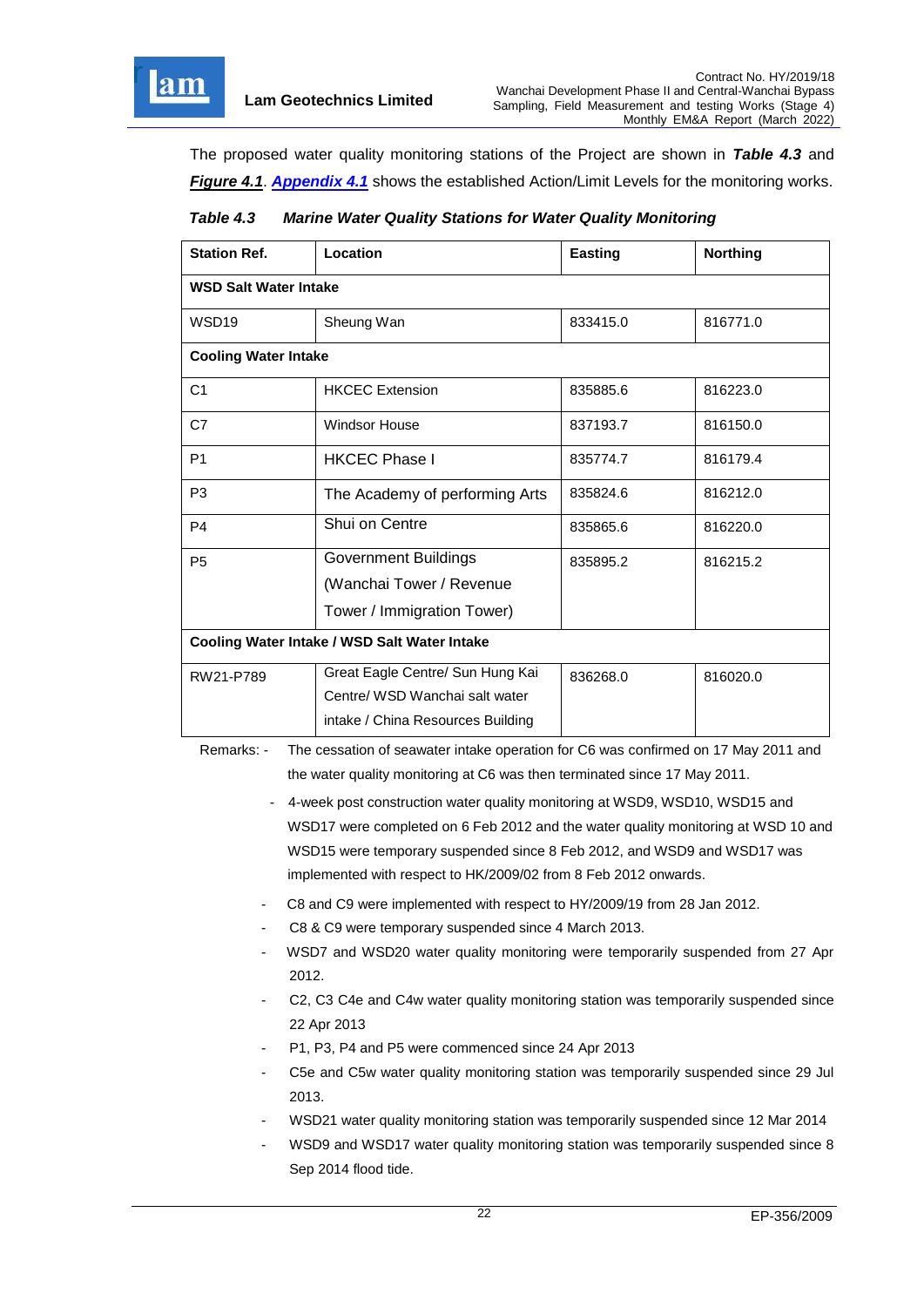

- The water quality monitoring station C1 shall be associated with Contract No. HK/2009/02 upon commencement of marine works under DP3 at WCR3 area.
- The water quality monitoring station RW21-P789 was adjusted to RW21-P789E and RW21-P789W since 28 November 2016 ebb-tide.
- The water quality monitoring was reverted to previous monitoring station RW21-P789 from PW21-P789E and RW21-P789W from 25 January 2017 onwards.
- 4-week post construction water quality monitoring at C7 was completed on 19 April 2021 and the water quality monitoring at C7 was temporarily suspended from 20 April 2021

### WATER QUALITY PARAMETERS

- 4.3.4. Monitoring of dissolved oxygen (DO), turbidity and suspended solids (SS) shall be carried out at WSD flushing water intakes and cooling water intakes. DO and Turbidity are measured in-situ while SS is determined in laboratory.
- 4.3.5. In association with the water quality parameters, other relevant data shall also be measured, such as monitoring location/position, time, sampling depth, water temperature, pH, salinity, dissolved oxygen (DO) saturation, weather conditions, sea conditions, tidal stage, and any special phenomena and work underway at the construction site etc.

### SAMPLING PROCEDURES AND MONITORING EQUIPMENT

4.3.6. The interval between two sets of monitoring should not be less than 36 hours except where there are exceedances of Action and/or Limit Levels, in which case the monitoring frequency will be increased. *Table 4.4* shows the proposed monitoring frequency and water quality parameters. Duplicate in-situ measurements and water sampling should be carried out in each sampling event. For selection of tides for in-situ measurement and water sampling, tidal range of individual flood and ebb tides should be not less than 0.5m.

| <b>Activities</b>                                                     | <b>Monitoring Frequency<sup>1</sup></b>                | Parameters <sup>2</sup>                                                               |
|-----------------------------------------------------------------------|--------------------------------------------------------|---------------------------------------------------------------------------------------|
| During the 4-week<br>baseline monitoring<br>period                    | Three days per week, at<br>mid-flood and mid-ebb tides | Turbidity, Suspended Solids (SS), Dissolved<br>Oxygen (DO), pH, Temperature, Salinity |
| During marine<br>construction works                                   | Three days per week, at<br>mid-flood and mid-ebb tides | Turbidity, Suspended Solids (SS), Dissolved<br>Oxygen (DO), pH, Temperature, Salinity |
| After completion of<br>marine construction<br>works<br>$\blacksquare$ | Three days per week, at<br>mid-flood and mid-ebb tides | Turbidity, Suspended Solids (SS), Dissolved<br>Oxygen (DO), pH, Temperature, Salinity |

<span id="page-23-0"></span>*Table 4.4 Marine Water Quality Monitoring Frequency and Parameters*

Notes: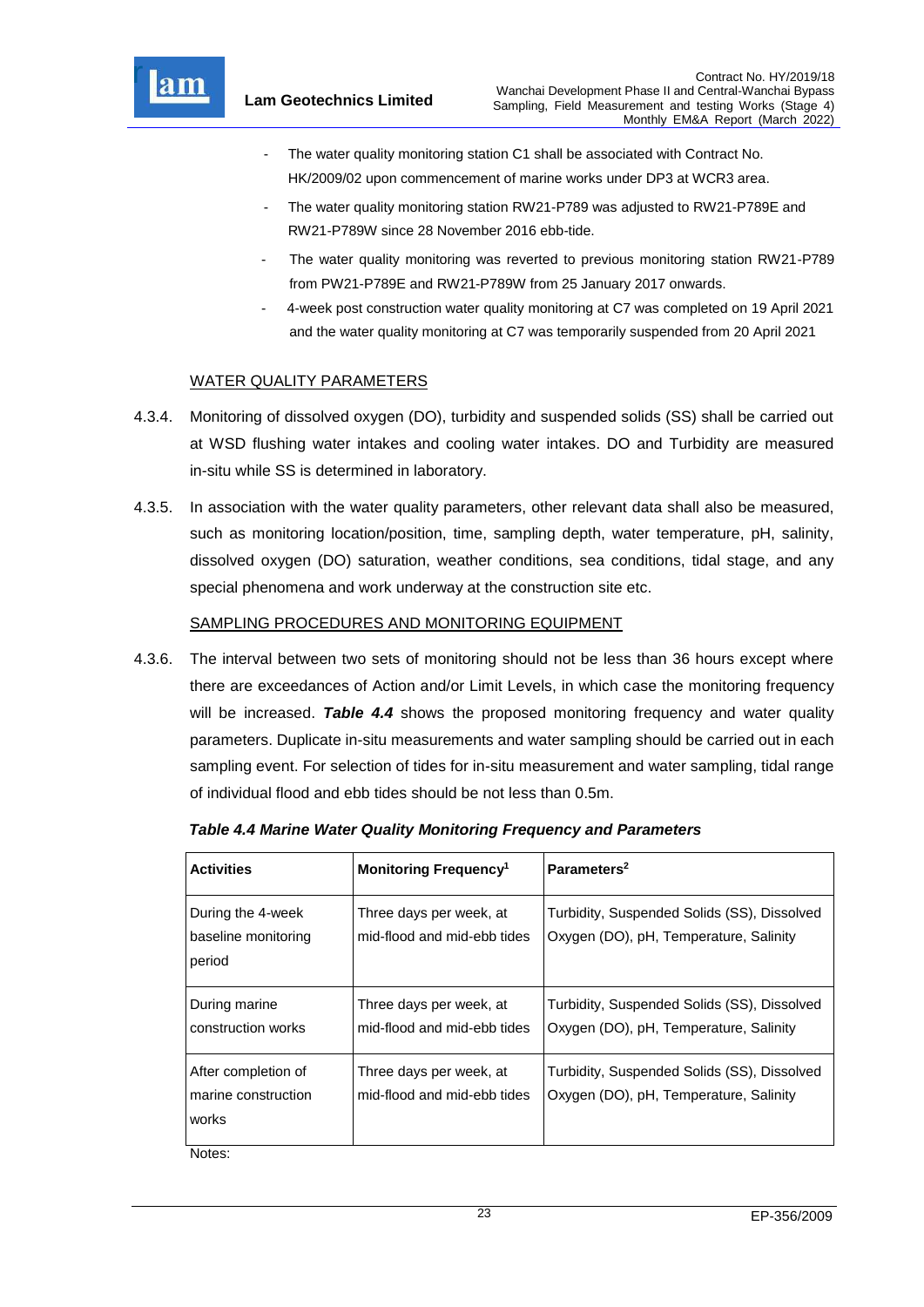

- 1. For selection of tides for in-situ measurement and water sampling, tidal range of individual flood and ebb tides should be not less than 0.5m.
- 2. Turbidity should be measured in situ whereas SS should be determined by laboratory.

DISSOLVED OXYGEN AND TEMPERATURE MEASURING EQUIPMENT

- 4.3.7. The instrument should be a portable, weatherproof dissolved oxygen measuring instrument complete with cable, sensor, comprehensive operation manuals, and use a DC power source. It should be capable of measuring:
	- a dissolved oxygen level in the range of 0-20 mg/l and 0-200% saturation
	- a temperature of 0-45 degree Celsius
- 4.3.8. It should have a membrane electrode with automatic temperature compensation complete with a cable. Sufficient stocks of spare electrodes and cables should be available for replacement where necessary. (e.g. YSI model 59 meter, YSI 5739 probe, YSI 5795A submersible stirrer with reel and cable or an approved similar instrument).
- 4.3.9. Should salinity compensation not be build-in in the DO equipment, in-situ salinity shall be measured to calibrate the DO equipment prior to each DO measurement.

## TURBIDITY MEASUREMENT INSTRUMENT

4.3.10. The instrument should be a portable, weatherproof turbidity-measuring instrument complete with comprehensive operation manual. The equipment should use a DC power source. It should have a photoelectric sensor capable of measuring turbidity between 0-1000 NTU and be complete with a cable (e.g. Hach model 2100P or an approved similar instrument).

### SAMPLER

4.3.11. A water sampler comprises a transparent PVC cylinder, with a capacity of not less than 2 litres, and can be effectively sealed with latex cups at both ends. The sampler should have a positive latching system to keep it open and prevent premature closure until released by a messenger when the sampler is at the selected water depth (e.g. Kahlsico Water Sampler or an approved similar instrument).

### SAMPLE CONTAINER AND STORAGE

4.3.12. Water samples for suspended solids measurement should be collected in high-density polythene bottles, packed in ice (cooled to 4°C without being frozen), and delivered to ALS Technichem (HK) Pty Ltd. as soon as possible after collection for analysis.

## WATER DEPTH DETECTOR

4.3.13. A portable, battery-operated echo sounder shall be used for the determination of water depth at each designated monitoring station. This unit can either be handheld or affixed to the bottom of the workboat, if the same vessel is to be used throughout the monitoring programme.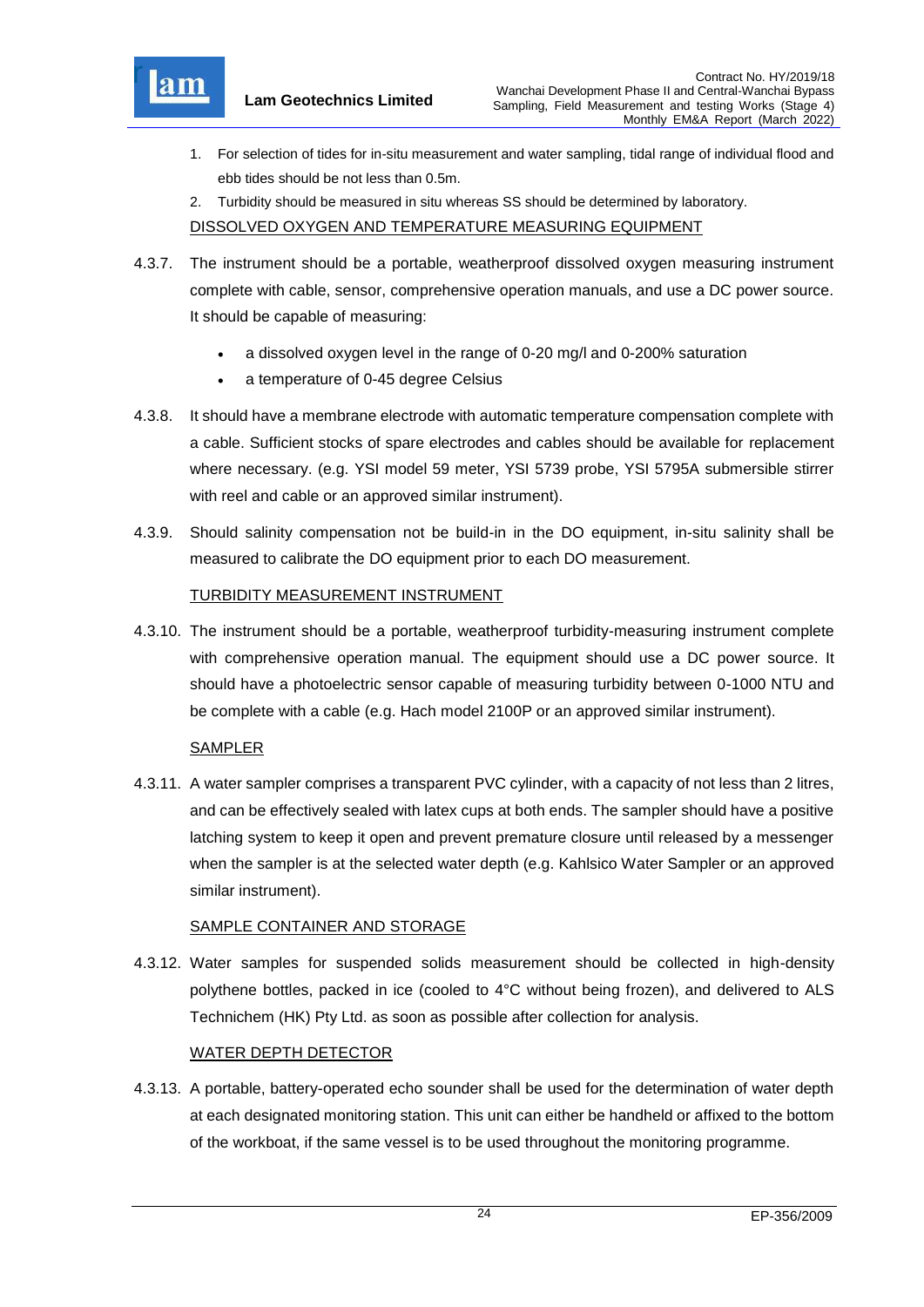

### **SALINITY**

4.3.14. A portable salinometer capable of measuring salinity in the range of 0-40 ppt shall be provided for measuring salinity of the water at each of monitoring location.

### MONITORING POSITION EQUIPMENT

4.3.15. A hand-held or boat-fixed type digital Global Positioning System (GPS) with waypoint bearing indication or other equivalent instrument of similar accuracy shall be provided and used during monitoring to ensure the monitoring vessel is at the correct location before taking measurements.

### CALIBRATION OF IN-SITU INSTRUMENTS

- 4.3.16. All in-situ monitoring instrument shall be checked, calibrated and certified by a laboratory accredited under HOKLAS or equivalent before use, and subsequently re-calibrated at 3 monthly intervals throughout all stages of the water quality monitoring. Responses of sensors and electrodes should be checked with certified standard solutions before each use. Wet bulb calibration for a DO meter shall be carried out before measurement at each monitoring location.
- 4.3.17. For the on site calibration of field equipment by the ET, the BS 127:1993, "Guide to Field and on-site test methods for the analysis of waters" should be observed.
- 4.3.18. Sufficient stocks of spare parts should be maintained for replacements when necessary. Backup monitoring equipment shall also be made available so that monitoring can proceed uninterrupted even when some equipment is under maintenance, calibration, etc.
- 4.3.19. Current calibration certificates of equipments are presented in *[Appendix 4.2](file:///C:/Users/kcchan/AppData/Roaming/Microsoft/Attachment/App4.2%20Calibration%20Certificates.pdf)*.

### LABORATORY MEASUREMENT / ANALYSIS

4.3.20. Analysis of suspended solids has been carried out in a HOKLAS accredited laboratory, ALS Technichem (HK) Pty Ltd. Water samples of about 1L shall be collected at the monitoring stations for carrying out the laboratory SS determination. The SS determination work shall start within 24 hours after collection of the water samples. The SS determination shall follow APHA 19ed or equivalent methods subject to the approval of IEC and EPD.

# ENHANCED WATER QUALITY MONITORING IN THE EX-WAN CHAI PUBLIC CARGO WORKING AREA AND THE CAUSEWAY BAY TYPHOON SHELTER

- 4.3.21. The enhanced water quality monitoring and audit programme is to avoid aggravation of odour nuisance from seawater arising from temporary reclamation in the ex-Wan Chai Public Cargo Working Area and the Causeway Bay Typhoon Shelter.
- 4.3.22. Dissolved oxygen monitoring at the intakes C6 and C7 in Causeway Bay Typhoon Shelter when there is temporary reclamation in Causeway Bay Typhoon Shelter and at the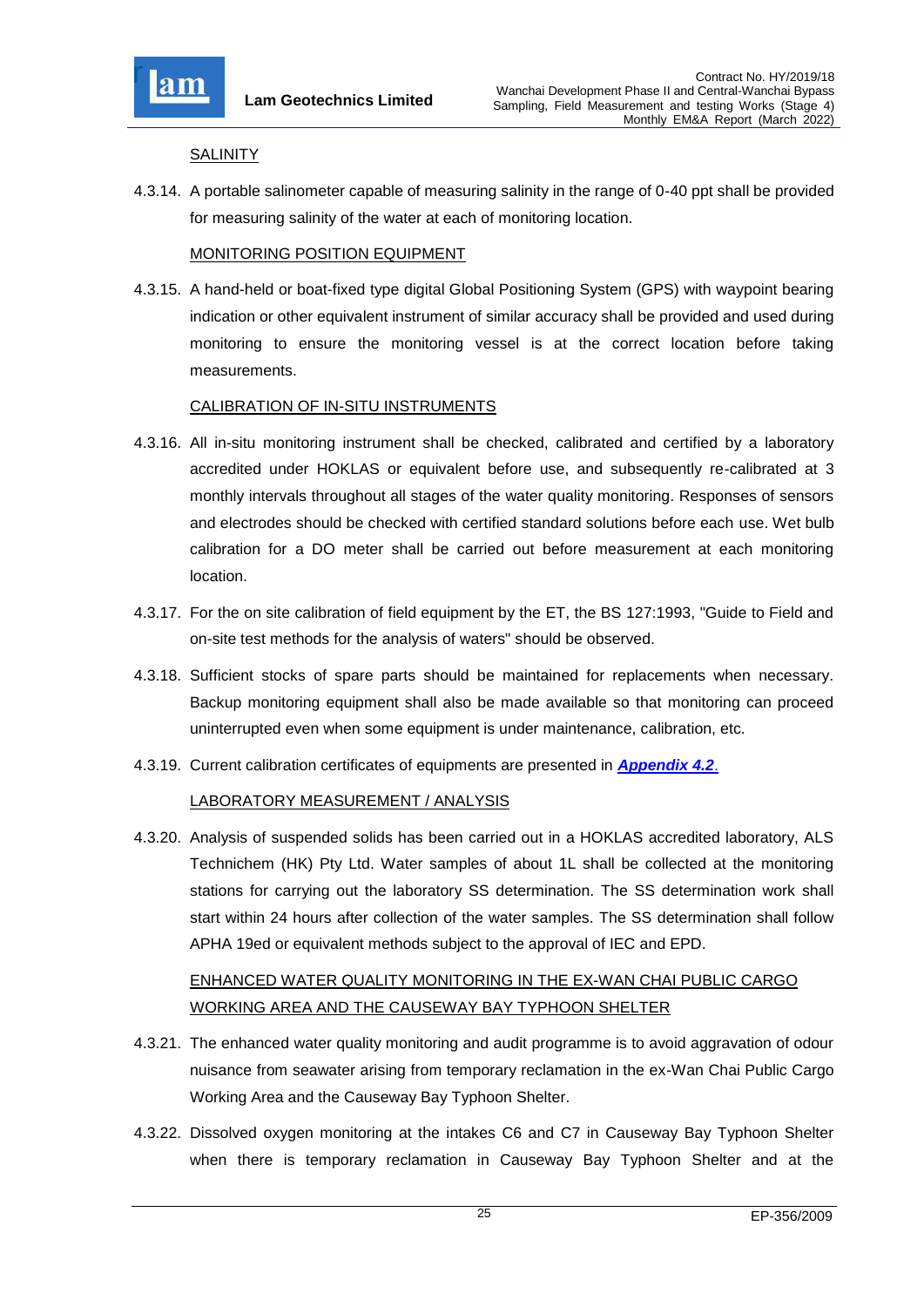

south-western and south-eastern corners of the ex-Wan Chai Public Cargo Working Area. The proposed water quality monitoring stations of the Project are shown in *Table 4.5* and *[Figure](file:///C:/Users/kcchan/AppData/Roaming/Microsoft/Attachment/Fig%204.1_Location%20of%20monitoring%20stations.pdf) [4.1](file:///C:/Users/kcchan/AppData/Roaming/Microsoft/Attachment/Fig%204.1_Location%20of%20monitoring%20stations.pdf)*.

| <b>Station</b> | Location                                                   |
|----------------|------------------------------------------------------------|
| C6             | Proposed Exhibition Station / World Trade Centre           |
| C7             | <b>Windsor House</b>                                       |
| Ex-WPCWA-SW    | South-western of the ex-Wan Chai Public Cargo Working Area |
| Ex-WPCWA-SE    | South-eastern of the ex-Wan Chai Public Cargo Working Area |

<span id="page-26-0"></span>*Table 4.5 Marine Water Quality Stations for Enhanced Water Quality Monitoring*

Remarks:

- 1. Enhanced DO monitoring at Windsor House Cooling (Station Ref: C7) was temporarily suspended since 22 October 2014 with respect to the formation of temporary reclamation zone TS3 and was resumed from 1 February 2018 onwards with respect to the completion of removal of temporary reclamation zone.
- 2. Enhanced DO monitoring at Monitoring station Ex-WPCWA SE was temporarily suspended from 31 August 2015 with respect to seawall reinstatement works and formation of active works area. The Enhance DO monitoring at Ex-WPCWA SE was resumed on 11 May 2016 due to completed section of seawall reinstatement works at Ex-PCWA.
- 4.3.23. The monitoring of dissolved oxygen are to be carried out 3 days per week, at mid-flood and mid-ebb tides for 3 water depths (1m below water surface, mid-depth and 1m above sea bed, except where the water depth less than 6m, the mid-depth may be omitted. If the water depth be equal to or less than 3m, only the mid-depth will be monitored).

## DAILY SS MONITORING AND 24 HOURS TURBIDITY MONITORING SYSTEM

- 4.3.24. During dredging of the sediment at the south-western corner of the Causeway Bay Typhoon Shelter, daily monitoring of suspended solids and 24 hour monitoring of turbidity at the cooling water intakes (C6 and C7) shall be conducted.
- 4.3.25. The 24 hours monitoring of turbidty at the cooling water intakes (C6 and C7) shall be established by setting up a continuous water quality monitoring station in front of the intakes during the dredging activities. The monitoring system include the turbidity sensor and data logger which is capable of data capturing at every 5 minutes. The data sahll be downloaded daily and compared with the Action and Limit level determined during the baseline water qualtiy monitoring at the cooling water intake locations.

ADDITIONAL DISSOVLED OXYGEN MONITORING FOR CULVERT L WATER DISCHARGE FLOW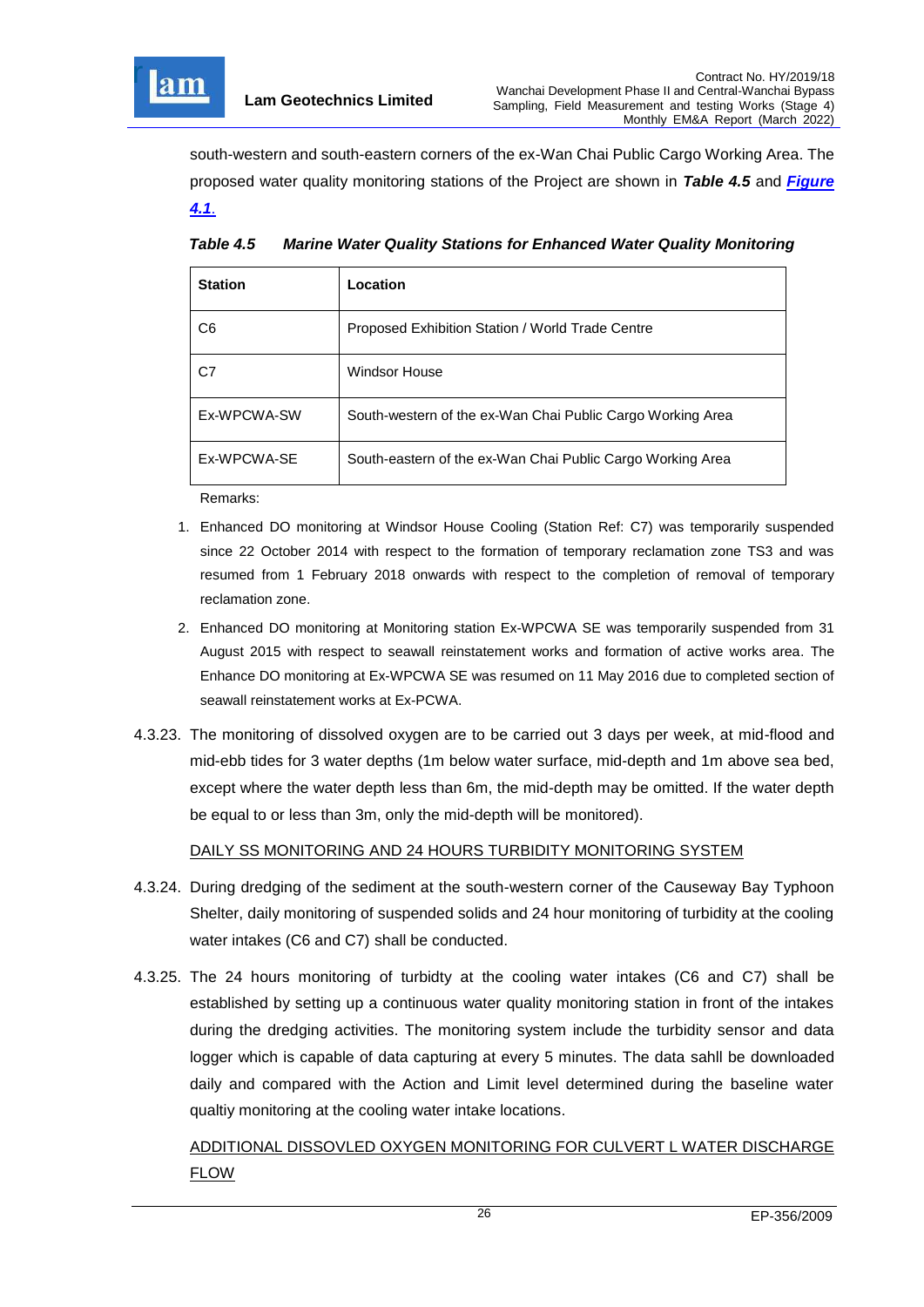

- 4.3.26. In response to the Condition 2.18 of the Environmental Permit no. EP-356/2009 requiring that a silt curtain / impermeable barrier system be installed to channel water discharge flow from Culvert L to locations outside the embayment area, a proposed replacement of the requirement with additional dissolved oxygen monitoring has been conducted at three monitoring stations, namely A, B and C between the eastern seawall of Central Reclamation Phase III and the HKCEC Extension since November 2011 under EP-356/2009 so that DO level between the eastern seawall of Central Reclamation Phase II and the HKCEC extension could be continuously monitored.
- 4.3.27. With respect to the commencement of dredging works under HK/2012/08 and the installation of MTR precast protection unit, the enhanced water quality monitoring for Culvert L was temporarily suspended since 24 July 2013
- 4.3.28. The monitoring of dissolved oxygen are to be carried out once per week, at mid-flood and mid-ebb tides for 3 water depths (1m below water surface, mid-depth and 1m above sea bed, except where the water depth less than 6m, the mid-depth may be omitted. If the water depth be equal to or less than 3m, only the mid-depth will be monitored).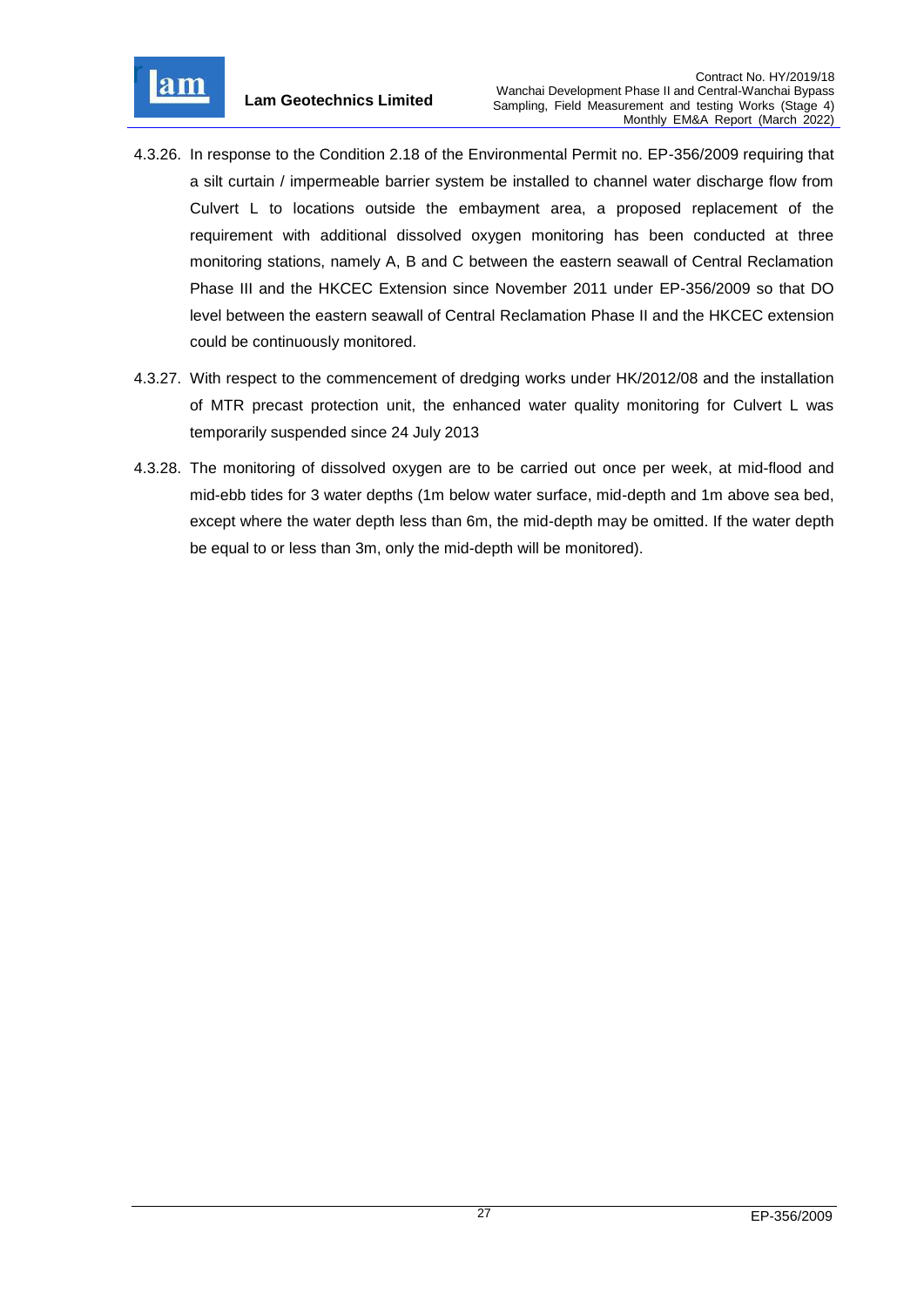

## <span id="page-28-0"></span>**5. Monitoring Results**

- 5.0.1. The environmental monitoring will be implemented based on the division of works areas of each designed project managed under different contracts with separate FEP applied by individual contractors. Overall layout showing work areas of various contracts, latest status of work commencement and monitoring stations is shown in *[Figure 2.1](file:///C:/Users/kcchan/AppData/Roaming/Microsoft/Attachment/Fig%202.1_Project%20Layout.pdf)* and *[Figure 4.1](file:///C:/Users/kcchan/AppData/Roaming/Microsoft/Attachment/Fig%204.1_Location%20of%20monitoring%20stations.pdf)*. The monitoring results are presented in according to the Individual Contract(s).
- 5.0.2. As confirmed by WDII RSS, the marine construction works under Contract HK/2009/01 have been completed since 24 July 2017, the monitoring association with Contract HK/2009/01 and relevant reporting has been ceased in the reporting month.
- 5.0.3. As confirmed by CWB RSS, the marine construction works under Contract HY/2009/15 and relevant reporting have been completed by 19 June 2017, the monitoring association with Contract HY/2009/15 and relevant reporting has been ceased in the reporting month.
- 5.0.4. As confirmed by CWB RSS, the seabed reinstatement works was resumed under Contract HY/2009/15 at EX-PCWA area on 26 June 2019. The relevant noise monitoring station monitoring stations namely M2b – Noon day gun area, M3a - Tung Lo Wan Fire Station and relevant air quality monitoring stations namely CMA3a – CWB PRE Site Office would be associated with Contract HY/2009/15 in the reporting month.
- 5.0.5. As confirmed by CWB RSS, the marine construction works under Contract HY/2010/08 and relevant reporting have been completed by 21 September 2018, the air monitoring stations namely CMA3a - CWB PRE Site Office and noise monitoring station namely M2b – Noon day gun area and M3a - Tung Lo Wan Fire Station association with Contract HY/2010/08 and relevant reporting has been ceased in the reporting month.
- 5.0.6. As confirmed by WDII RSS, the marine construction works under HK/2012/08 and relevant reporting have been completed by 2 January 2019, the air monitoring stations namely CMA5b - Pedestrian Plaza, CMA6a – WDII PRE Office and noise monitoring station namely M1a - Footbridge for Ex-Harbour Road Sports Centre association with Contract HK/2012/08 and relevant reporting has been ceased in the reporting month.
- 5.0.7. As confirmed by CWB RSS, the marine construction works under Contract HY/2009/19 and relevant reporting have been completed, the monitoring association with Contract HY/2009/19 and relevant reporting has been ceased in the reporting month.
- 5.0.8. As confirmed by CWB RSS, the seabed reinstatement works was resumed under Contract HY/2010/08 at CBTS area on 7 August 2019. The relevant noise and air quality monitoring station monitoring station namely CMA3a – CWB PRE Site Office, M2b – Noon day gun area and M3a - Tung Lo Wan Fire Station would be associated with Contract HY/2010/08 in the reporting month.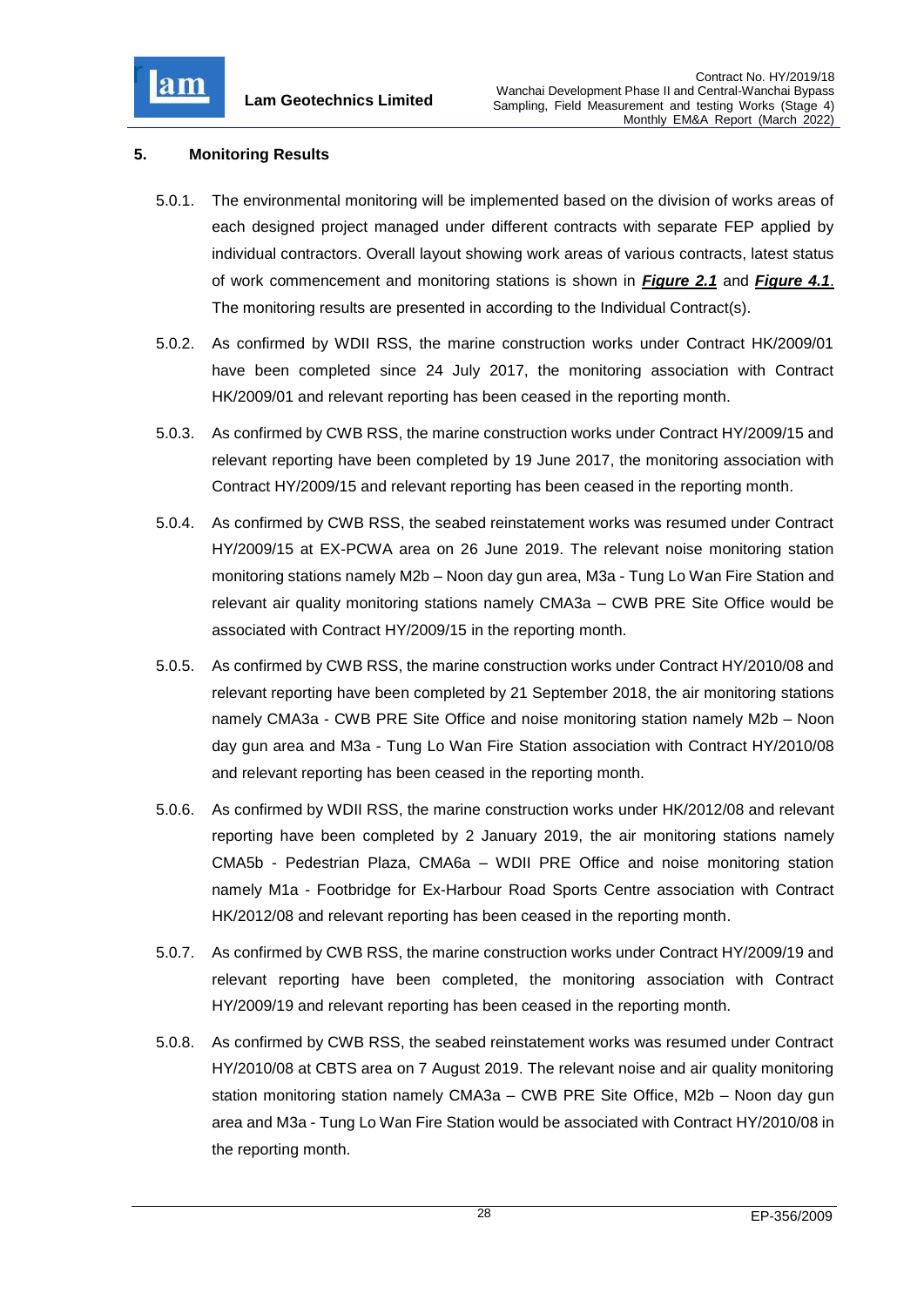

- 5.0.9. Referring to WDII RSS confirmation on the completion of marine works under HK/2009/02 within the EP-356 area on 30 September 2019, the relevant air quality and noise monitoring stations namely CMA3a – CWB PRE Site Office, CMA4a - SPCA, and M1a – Footbridge for Ex-Harbour Road Sports Centre would not be associated with Contract HK/2009/02 in the reporting month.
- 5.0.10. Water quality monitoring station C7 and Enhance DO monitoring station C6 shall be associated with Contract HY/2010/08, upon confirmation of marine construction works completion under Contract HY/2009/15 at CBTS area and Ex-PCWA area since 19 June 2017.
- 5.0.11. Referring to CWB RSS confirmation on the completion of marine construction activities within the Ex-PCWA area and the completion of the post construction water quality monitoring, the respective Enhance DO Monitoring within Ex-PCWA for monitoring station Ex-PCWA SE and Ex-PCWA SW was temporarily suspended since 07 March 2017 ebb tide onwards.
- 5.0.12. With respect to the reinstatement of the silt screen system for Cooling Water Intakes P7, P8, P9 and WSD Water Intake RW21, the respective water quality monitoring was reverted to the previous monitoring location for Water Quality Monitoring Station RW21-P789 from water quality stations RW21-P789 East (RW21-P789E) and RW21-P789 West (RW21-P789W) from 25 January 2017 onwards.
- 5.0.13. With respect to the temporarily suspension of marine construction works at WCR3 Area by Contract HK/2009/02, the installed silt screen for intake group (P7, P8, P9 and WSD21) was removed on 26 November 2016.
- 5.0.14. As advised by the Contractor of HK/2009/01, all silt screen remains removal works at P1, P3, P4, P5 and C1 water quality monitoring stations were completed on 8 May 2016.
- 5.0.15. With respect to the marine works undertaken at WCR3 by Contract HK/2009/02, the respective water quality monitoring station C1 associated with Contract HK/2009/01 was updated as in association with Contract HK/2009/01 and Contract HK/2009/02.
- 5.0.16. With respect to the marine works undertaken at CBTS by Contract HY/2010/08, the respective water quality monitoring station C7 associated with Contract HY/2009/15 was updated as in association with Contract HY/2009/15 and Contract HY/2010/08.
- 5.0.17. With respect to the marine works undertaken at HKCEC2 by Contract HK/2012/08, the respective water quality monitoring station WSD19, P1, P3, P4, and P5 were associated with Contract HK/2012/08.
- 5.0.18. As confirmed by WDII RSS, the marine construction works under Contract HK/2009/01 have been completed since 24 July 2017, the monitoring association with Contract HK/2009/01 and relevant reporting has been ceased in the reporting month.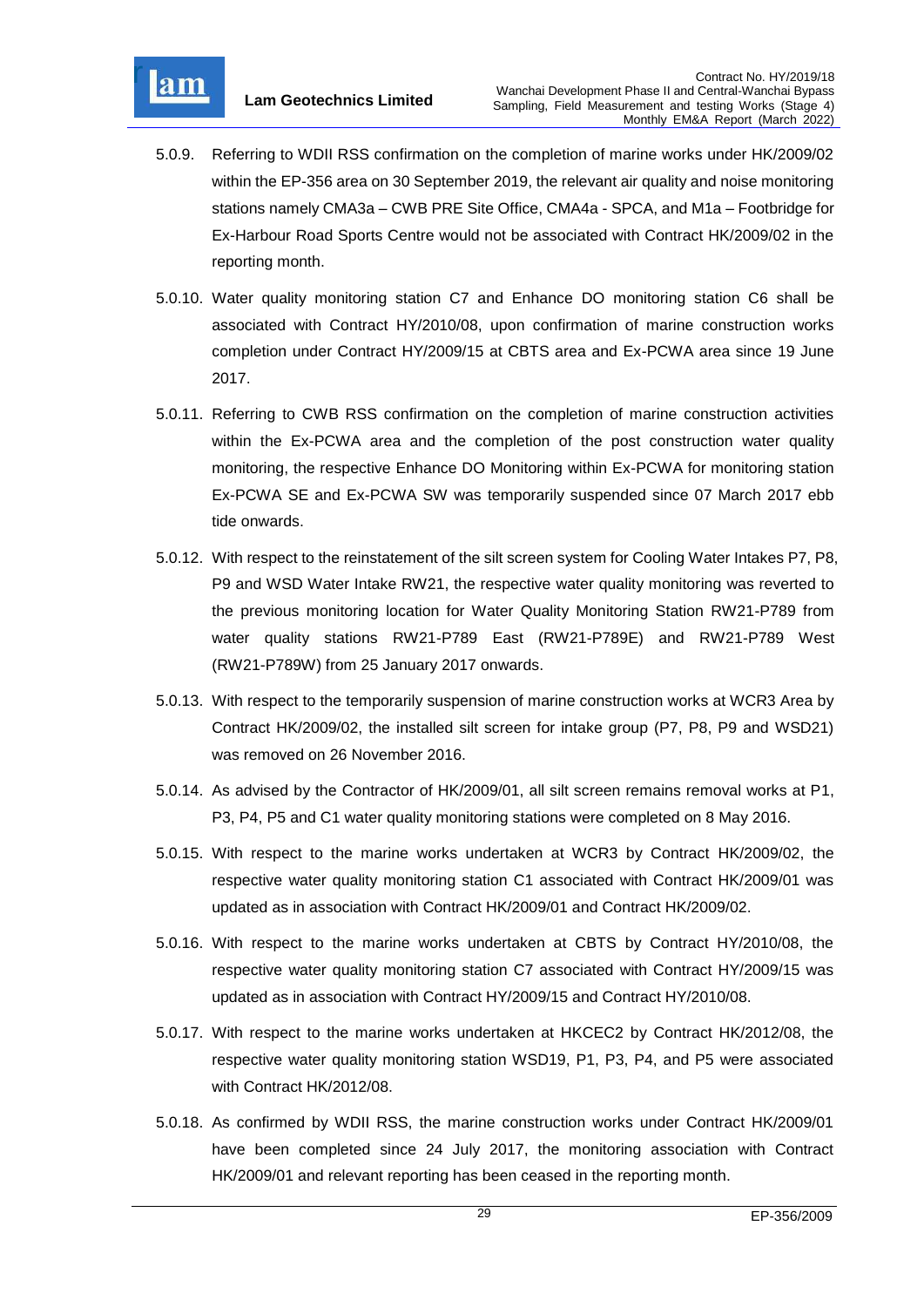

- 5.0.19. As confirmed by CWB RSS, the marine construction works under Contract HY/2009/15 and relevant reporting have been completed by 19 June 2017, the monitoring association with Contract HY/2009/15 and relevant reporting has been ceased in the reporting month.
- 5.0.20. Referring to CWB RSS confirmation on the completion of marine works within the TS3 area and the completion of the post construction water quality monitoring, the respective water quality monitoring within TS3 for monitoring station C7 was temporarily suspended since 29 October 2018 onwards.
- 5.0.21. Referring to WDII RSS confirmation on the completion of marine works under HK/2012/08 within the EP-356 area on 2 January 2019 and the completion of the post construction water quality monitoring (From 2 January 2019 to 30 January 2019), the respective water quality monitoring stations P1, P3, P4, P5 and WSD19 within EP-356 area was temporarily suspended since 15 February 2019 onwards.
- 5.0.22. Referring to CWB RSS confirmation on the resumption of marine works within the CBTS area. The respective water quality monitoring within CBTS for monitoring station C7 was resumed since 7 August 2019 and associated with HY/2009/15 and HY/2010/08.
- 5.0.23. Referring to WDII RSS confirmation on the completion of marine works under HK/2009/02 within the EP-356 area on 30 September 2019 and the completion of the post construction water quality monitoring (From 30 September 2019 to 26 October 2019), the respective water quality monitoring stations C1 and RW21-P789 within EP-356 area was temporarily suspended from 26 October 2019 onwards
- 5.0.24. Referring to CWB RSS confirmation on the resumption of marine works within the CBTS area. The respective water quality monitoring within CBTS for monitoring station C7 was resumed since 7 August 2019 and associated with HY/2009/15 and HY/2010/08
- 5.0.25. Referring to CWB RSS confirmation, there was no marine works under EP-356/2009 until mid-September 2020. The respective water quality monitoring station C7 within EP-356 area was temporarily suspended from 15 May 2020.
- 5.0.26. Referring to CWB RSS confirmation on the resumption of marine works within the CBTS area the respective water quality monitoring within CBTS for monitoring station C7 was resumed since 16 September 2020
- 5.0.27. As confirmed by CWB RSS that marine works under HY/2010/08 and HY/2009/15 under EP-356/2009 was completed on 22 March 2021, noise monitoring stations M2b – Noon-day gun area and M3a – Tung Lo Wan Fire Station, air quality monitoring stations CMA3a – CWB PRE Site Office under EP-356/2009 were suspended from 22 March 2021.
- 5.0.28. As confirmed by CWB RSS that marine works under HY/2010/08 and HY/2009/15 under EP-356/2009 was completed on 22 March 2021, 4 week post-construction water quality monitoring at C7 was commenced on 22 March 2021 and ended on 19 April 2021.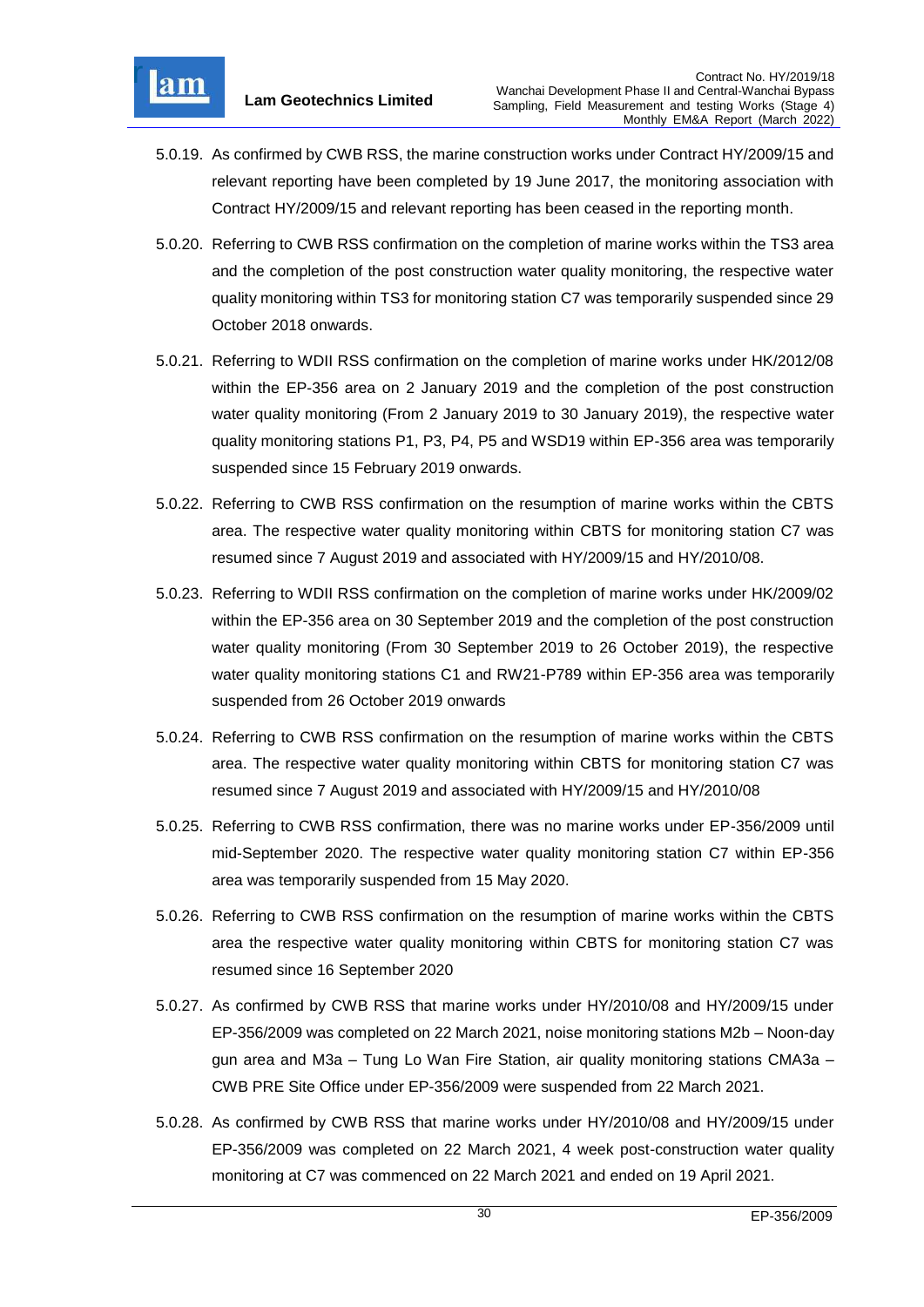

5.0.29. The water quality monitoring at Station C7 has been temporarily suspended since 20 April 2021 after the 4-week post-construction water quality monitoring as agreed with IEC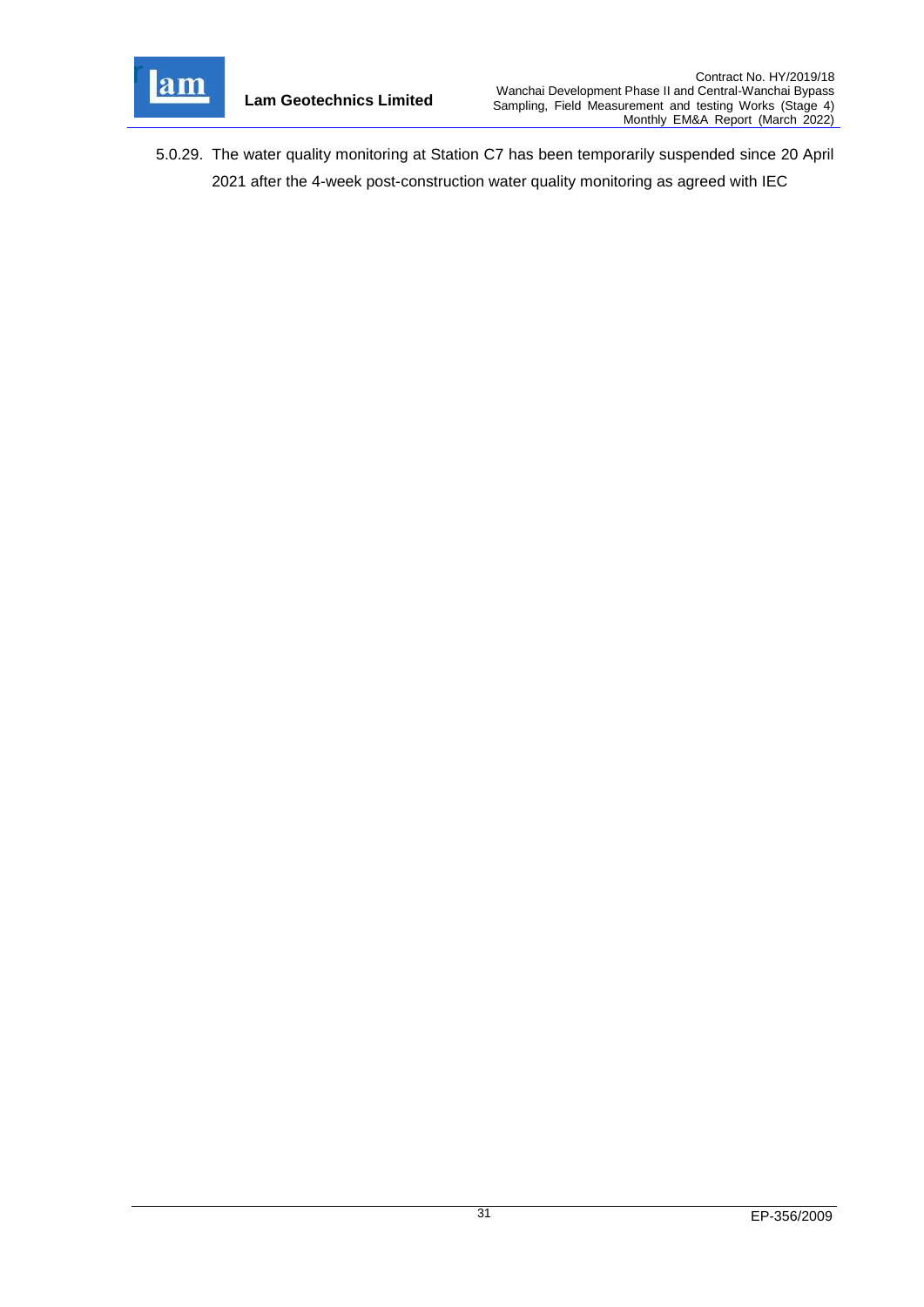

## <span id="page-32-0"></span>**6. Compliance Audit**

6.0.1. The Event Action Plan for construction noise, air quality and water quality are presented in *[Appendix 6.1](file:///C:/Users/kcchan/AppData/Roaming/Microsoft/Attachment/App6.1_Event%20and%20Action%20Plan.pdf)*.

### <span id="page-32-1"></span>**6.1 Review of the Reasons for and the Implications of Non-compliance**

6.1.1 As confirmed by CWB RSS that marine works for Contract no. HY/2010/08 and HY/2009/15 under EP-356/2009 was completed on 22 March 2021, weekly site inspection was suspended on 22 March 2021 as agreed with IEC.

### <span id="page-32-2"></span>**6.2 Summary of action taken in the event of and follow-up on non-compliance**

6.2.1 As confirmed by CWB RSS that marine works for Contract no. HY/2010/08 and HY/2009/15 under EP-356/2009 was completed on 22 March 2021, weekly site inspection was suspended on 22 March 2021 as agreed with IEC.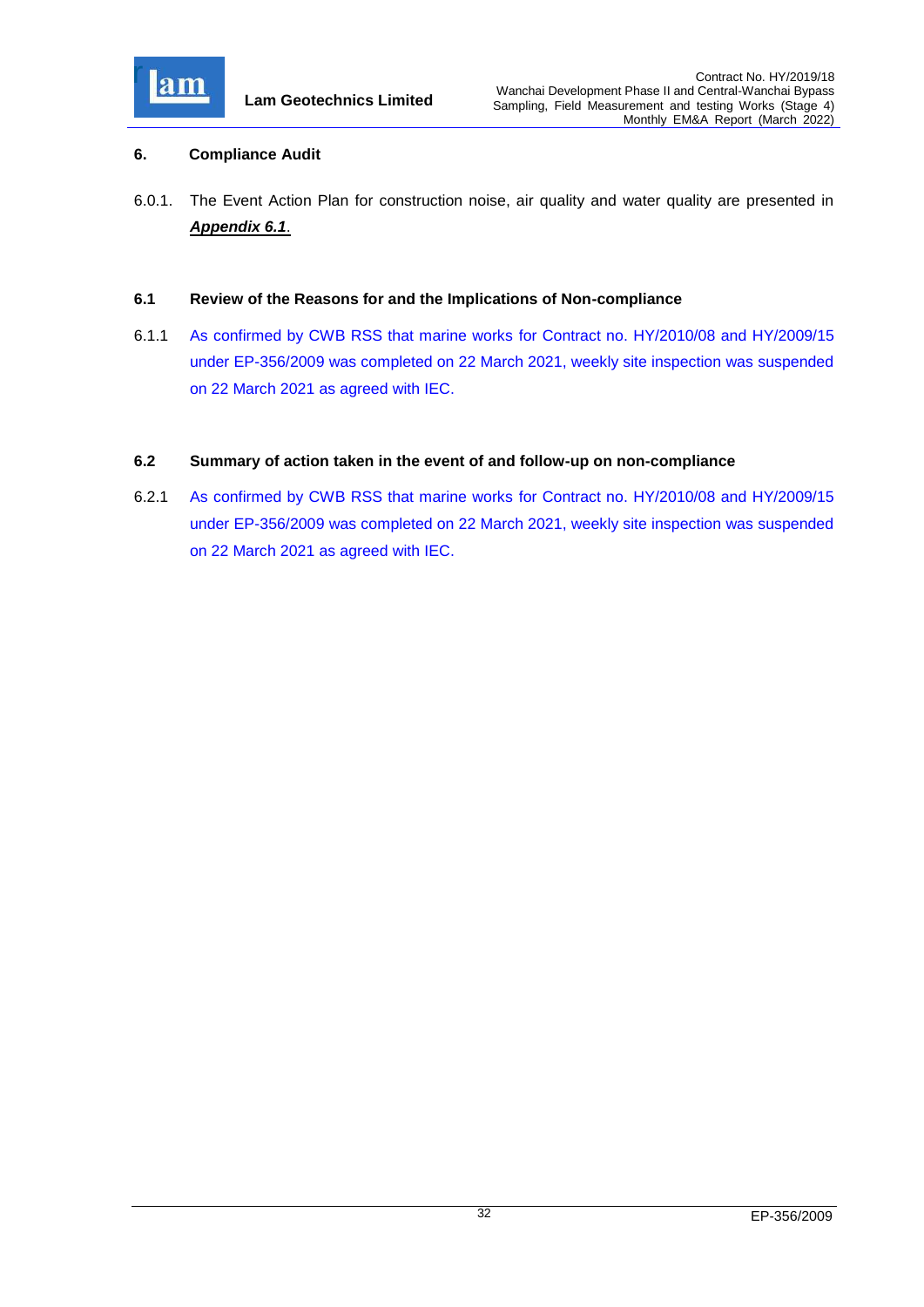

## <span id="page-33-0"></span>**7. Cumulative Construction Impact due to the Concurrent Projects**

- 7.0.1. According to Condition 3.4 of the EP-356/2009, this section addresses the relevant cumulative construction impact due to the concurrent activities of the current projects including the Central Reclamation Phase III, Central-Wanchai Bypass and Island Eastern Corridor Link projects.
- 7.0.2. According to the Final EM&A Report of Central Reclamation Phase III (CRIII) for Contract HK 12/02, the major construction activities were completed by end of January 2014 and no construction activities were undertaken thereafter and the water quality monitoring was completed in October 2011 and no Project-related exceedance was recorded for air and noise monitoring. It can be concluded that cumulative construction impact due to the concurrent activities of the current projects with the Central Reclamation Phase III (CRIII) was insignificant.
- 7.0.3. According to the Final EM&A Report of EP-122/2002/E, the construction works at the area of EP-122/2002/E were completed. In view of the above, the cumulative construction impact due to the Central Reclamation Phase III (CRIII) was not anticipated.
- 7.0.4. According to the construction programme of Wan Chai Development Phase II, Central-Wan Chai Bypass and Island Eastern Corridor Link projects, no construction works under Wan Chai Development Phase II was conducted at Wan Chai. The major construction activities under Central-Wan Chai Bypass and Island Eastern Corridor Link Projects were bridge noise enclosure modification works, road works, drainage works and soft landscape works at North Point area in the reporting period. In addition, other non-Wan Chai Development Phase II, Central-Wan Chai Bypass and Island Eastern Corridor Link projects were observed undertaken at Wan Chai North and North Point area.
- 7.0.5. As relevant site mitigation measures for air quality, construction noise and water quality were implemented, no significant air quality, noise and water quality impact was concluded in the reporting period. No construction work was conducted under EP-356/2009 in the reporting period. Thus, it is evaluated that the cumulative construction impact from the concurrent projects including Wan Chai Development Phase II (WDII), Central- WanChai Bypass (CWB), Island Eastern Corridor Link projects (IECL) was insignificant.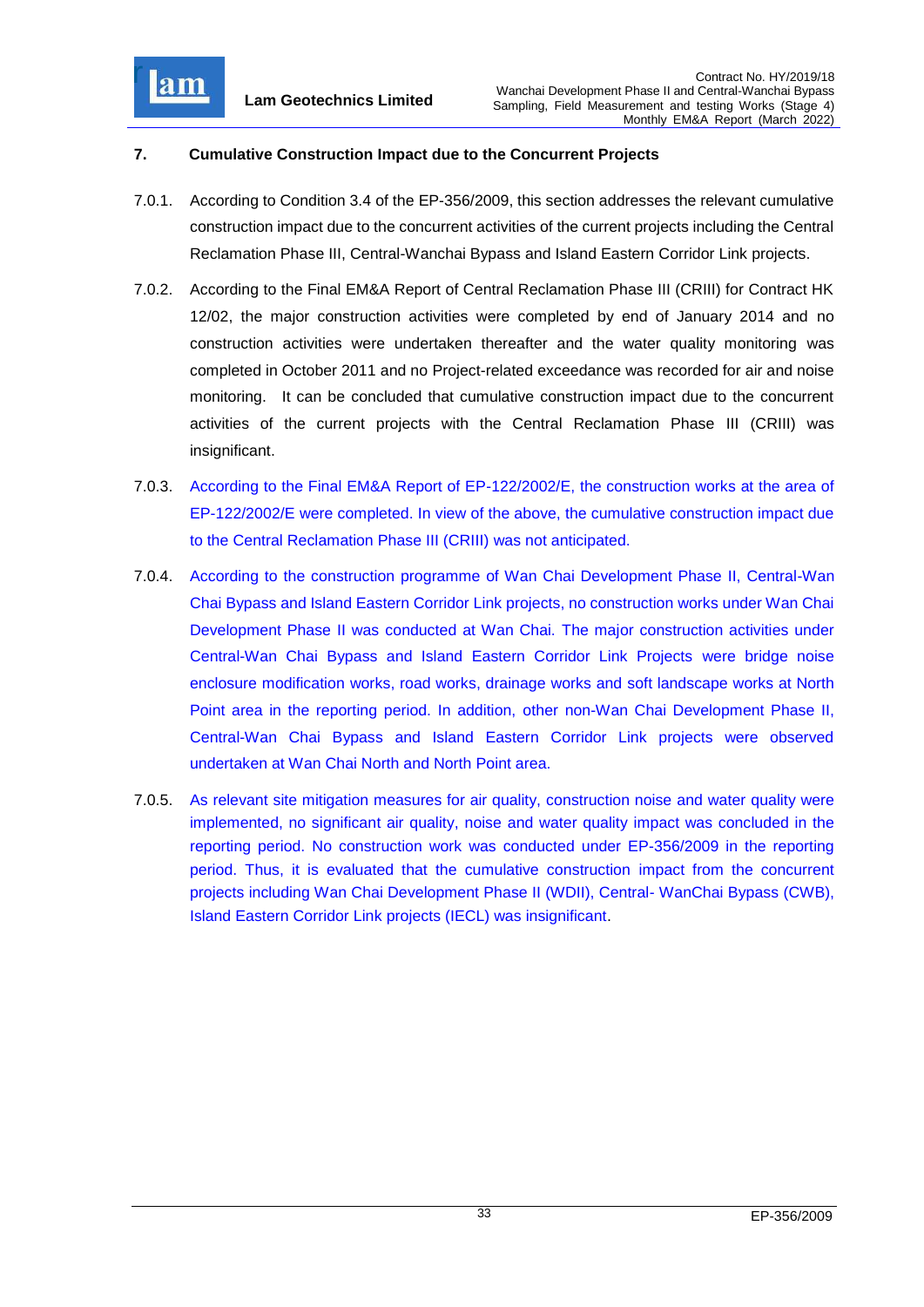

## <span id="page-34-0"></span>**8. Environmental Site Audit**

8.0.1. As confirmed by CWB RSS that marine works for Contract no. HY/2010/08 and HY/2009/15 under EP-356/2009 was completed on 22 March 2021, weekly site inspection was suspended on 22 March 2021.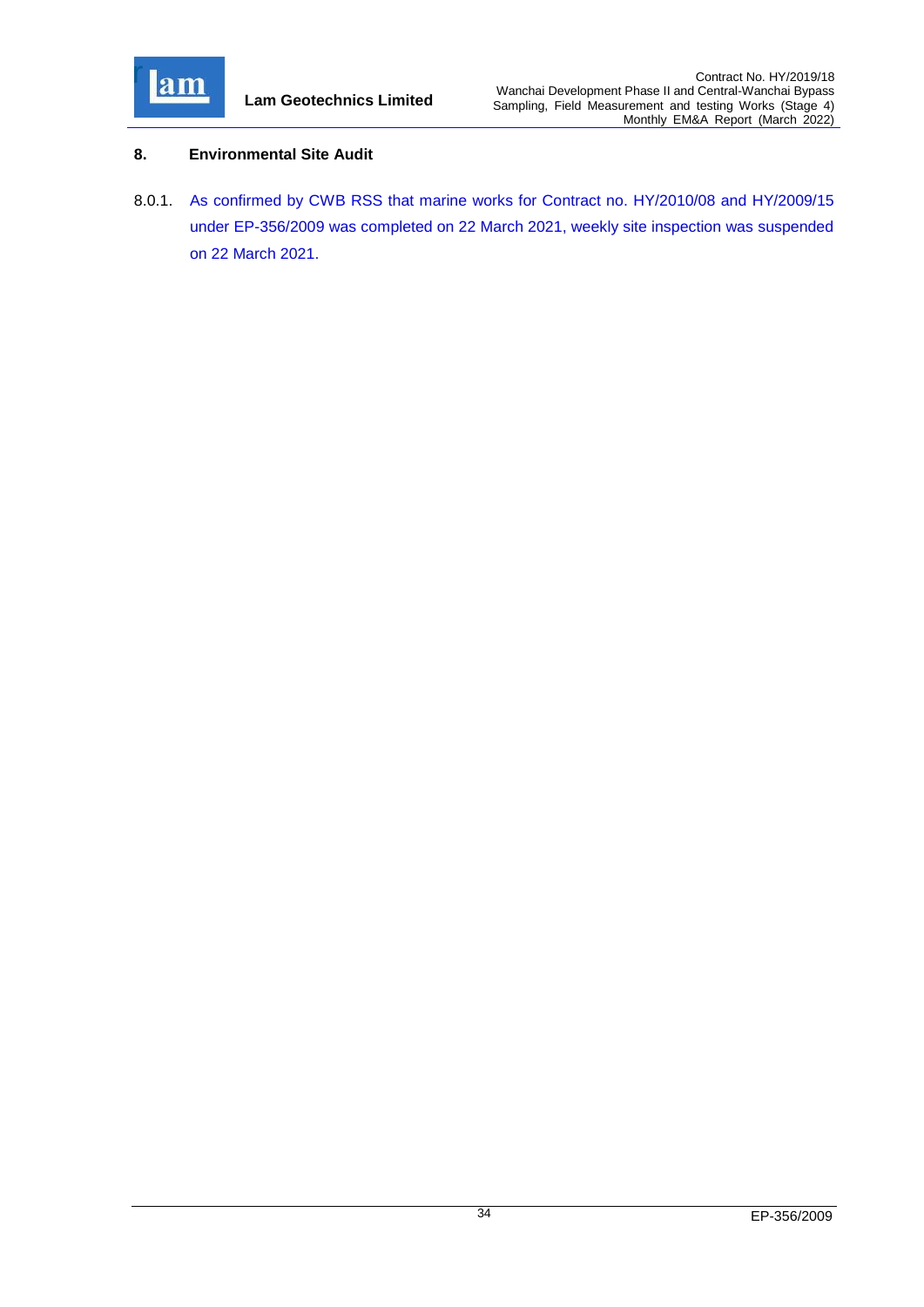

### <span id="page-35-0"></span>**9. Complaints, Notification of Summons and Prosecution**

- 9.0.1. No environmental complaints, summons and prosecution were received in the reporting period.
- 9.0.2. The details of cumulative complaint log and updated summary of complaints are presented in *[Appendix 9.1](file:///C:/Users/kcchan/AppData/Roaming/Microsoft/Attachment/App9.1%20Complaint%20Log.pdf)*
- 9.0.3. Cumulative statistic on complaints and successful prosecutions are summarized in *Table 9.1* and *Table 9.2* respectively.

### <span id="page-35-1"></span>*Table 9.1 Cumulative Statistics on Complaints*

| <b>Reporting Period</b>                               | <b>No. of Complaints</b> |  |
|-------------------------------------------------------|--------------------------|--|
| Commencement works (Mar 2010) to last reporting month | 51                       |  |
| <b>March 2022</b>                                     | O                        |  |
| <b>Total</b>                                          | 51                       |  |

## <span id="page-35-2"></span>*Table 9.2 Cumulative Statistics on Successful Prosecutions*

| Environmental<br><b>Parameters</b> | <b>Cumulative No.</b><br><b>Brought Forward</b> | <b>No. of Successful</b><br><b>Prosecutions this month</b><br>(Offence Date) | <b>Cumulative No.</b><br>Project-to-Date |
|------------------------------------|-------------------------------------------------|------------------------------------------------------------------------------|------------------------------------------|
| Air                                |                                                 | O                                                                            | ი                                        |
| <b>Noise</b>                       |                                                 | 0                                                                            | 0                                        |
| Water                              |                                                 | 0                                                                            | 0                                        |
| Waste                              |                                                 | 0                                                                            | 0                                        |
| <b>Total</b>                       |                                                 | ŋ                                                                            | ŋ                                        |